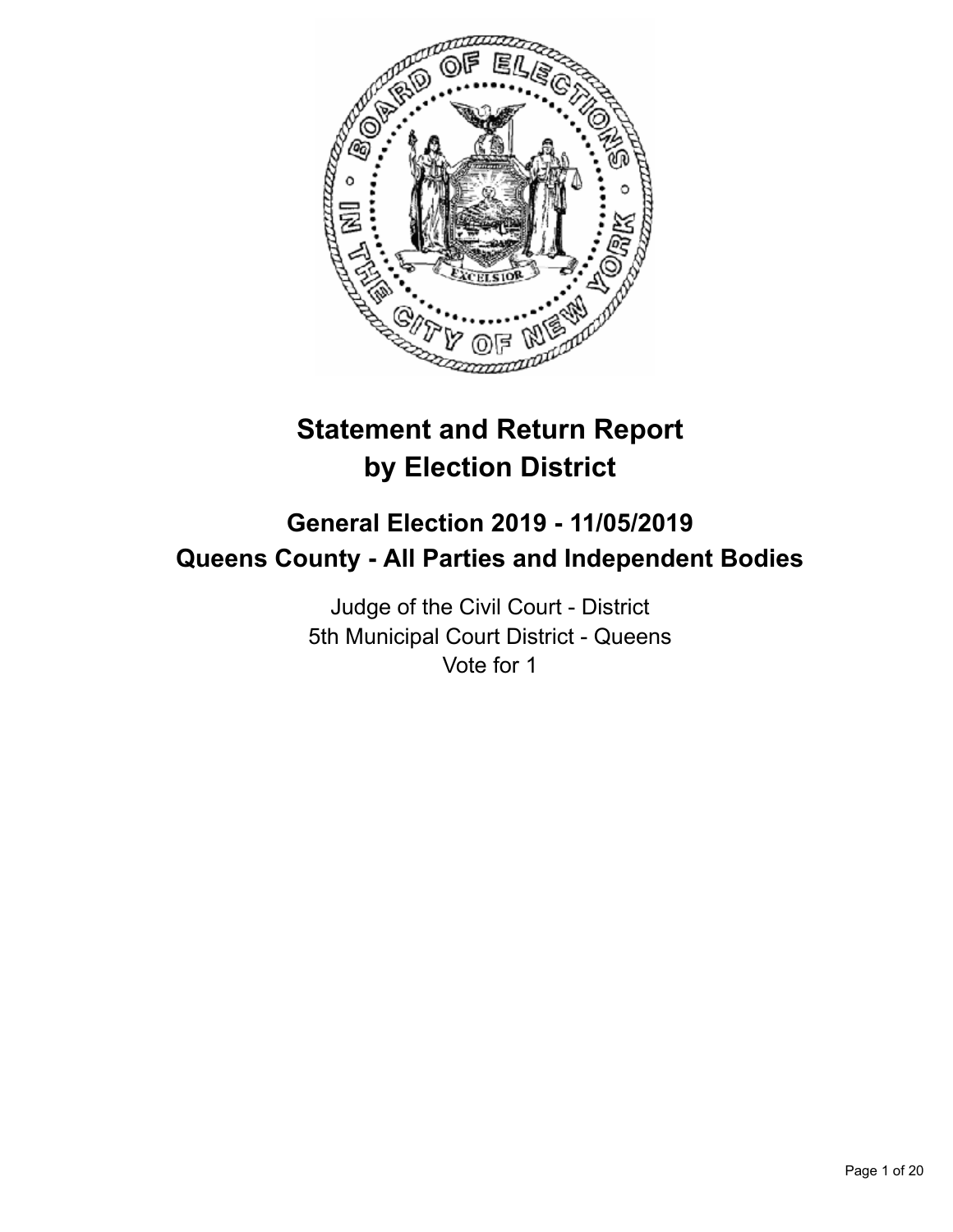

| <b>PUBLIC COUNTER</b>                                    | 391 |
|----------------------------------------------------------|-----|
| <b>MANUALLY COUNTED EMERGENCY</b>                        | 0   |
| ABSENTEE / MILITARY                                      | 4   |
| <b>AFFIDAVIT</b>                                         | 2   |
| <b>Total Ballots</b>                                     | 397 |
| Less - Inapplicable Federal/Special Presidential Ballots | 0   |
| <b>Total Applicable Ballots</b>                          | 397 |
| ALAN J. SCHIFF (DEMOCRATIC)                              | 66  |
| ALAN J. SCHIFF (REPUBLICAN)                              | 171 |
| ALAN J. SCHIFF (CONSERVATIVE)                            | 76  |
| CHRIS KRELNK (WRITE-IN)                                  | 1   |
| DONALD J. TRUMP (WRITE-IN)                               | 2   |
| JOSEPH F. CASPER (WRITE-IN)                              | 1   |
| <b>Total Votes</b>                                       | 317 |
| Unrecorded                                               | 80  |

#### **002/23**

| <b>PUBLIC COUNTER</b>                                    | 441 |
|----------------------------------------------------------|-----|
| <b>MANUALLY COUNTED EMERGENCY</b>                        | 0   |
| ABSENTEE / MILITARY                                      | 9   |
| <b>AFFIDAVIT</b>                                         |     |
| <b>Total Ballots</b>                                     | 451 |
| Less - Inapplicable Federal/Special Presidential Ballots | 0   |
| <b>Total Applicable Ballots</b>                          | 451 |
| ALAN J. SCHIFF (DEMOCRATIC)                              | 67  |
| ALAN J. SCHIFF (REPUBLICAN)                              | 223 |
| ALAN J. SCHIFF (CONSERVATIVE)                            | 76  |
| THOMAS G. NESTOR (WRITE-IN)                              | 1   |
| <b>Total Votes</b>                                       | 367 |
| Unrecorded                                               | 84  |

| PUBLIC COUNTER                                           | 441            |
|----------------------------------------------------------|----------------|
| MANUALLY COUNTED EMERGENCY                               | 0              |
| <b>ABSENTEE / MILITARY</b>                               | 4              |
| AFFIDAVIT                                                | 5              |
| <b>Total Ballots</b>                                     | 450            |
| Less - Inapplicable Federal/Special Presidential Ballots | $\Omega$       |
| <b>Total Applicable Ballots</b>                          | 450            |
| ALAN J. SCHIFF (DEMOCRATIC)                              | 88             |
| ALAN J. SCHIFF (REPUBLICAN)                              | 216            |
| ALAN J. SCHIFF (CONSERVATIVE)                            | 63             |
| UNATTRIBUTABLE WRITE-IN (WRITE-IN)                       | $\overline{2}$ |
| <b>Total Votes</b>                                       | 369            |
| Unrecorded                                               | 81             |
| 004/23 COMBINED into: 003/23                             |                |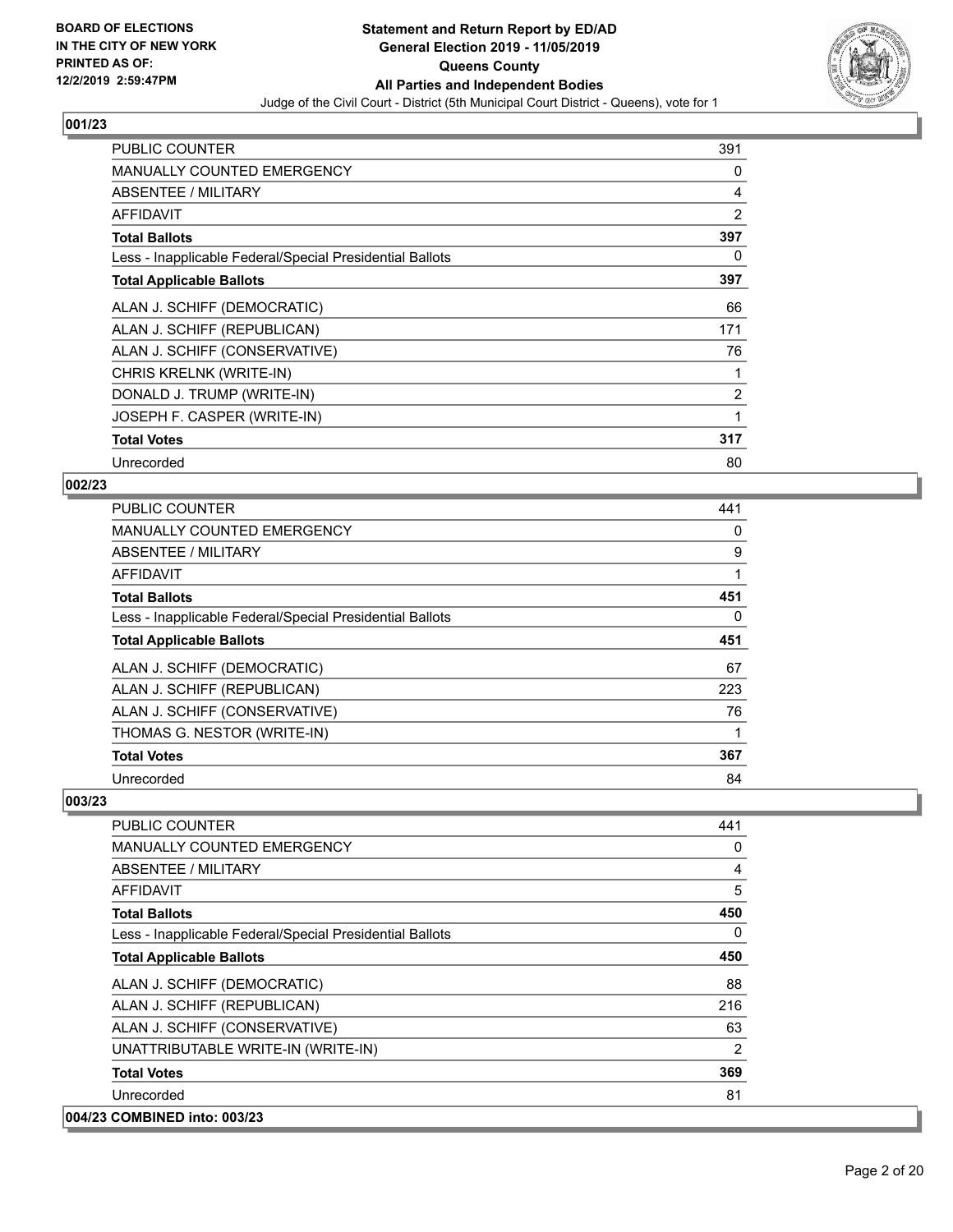

| <b>PUBLIC COUNTER</b>                                    | 267 |
|----------------------------------------------------------|-----|
| <b>MANUALLY COUNTED EMERGENCY</b>                        | 0   |
| ABSENTEE / MILITARY                                      | 5   |
| AFFIDAVIT                                                | 4   |
| <b>Total Ballots</b>                                     | 276 |
| Less - Inapplicable Federal/Special Presidential Ballots | 0   |
| <b>Total Applicable Ballots</b>                          | 276 |
| ALAN J. SCHIFF (DEMOCRATIC)                              | 103 |
| ALAN J. SCHIFF (REPUBLICAN)                              | 117 |
| ALAN J. SCHIFF (CONSERVATIVE)                            | 20  |
| <b>Total Votes</b>                                       | 240 |
| Unrecorded                                               | 36  |

| <b>PUBLIC COUNTER</b>                                    | 584 |
|----------------------------------------------------------|-----|
| <b>MANUALLY COUNTED EMERGENCY</b>                        | 0   |
| ABSENTEE / MILITARY                                      | 9   |
| <b>AFFIDAVIT</b>                                         | 3   |
| <b>Total Ballots</b>                                     | 596 |
| Less - Inapplicable Federal/Special Presidential Ballots | 0   |
| <b>Total Applicable Ballots</b>                          | 596 |
| ALAN J. SCHIFF (DEMOCRATIC)                              | 166 |
| ALAN J. SCHIFF (REPUBLICAN)                              | 286 |
| ALAN J. SCHIFF (CONSERVATIVE)                            | 49  |
| SEAN MCVEIGH (WRITE-IN)                                  | 1   |
| TERRY O'BRIEN (WRITE-IN)                                 | 1   |
| UNATTRIBUTABLE WRITE-IN (WRITE-IN)                       | 1   |
| UNCOUNTED WRITE-IN PER STATUTE (WRITE-IN)                | 1   |
| <b>Total Votes</b>                                       | 505 |
| Unrecorded                                               | 91  |
| 007/23 COMBINED into: 006/23                             |     |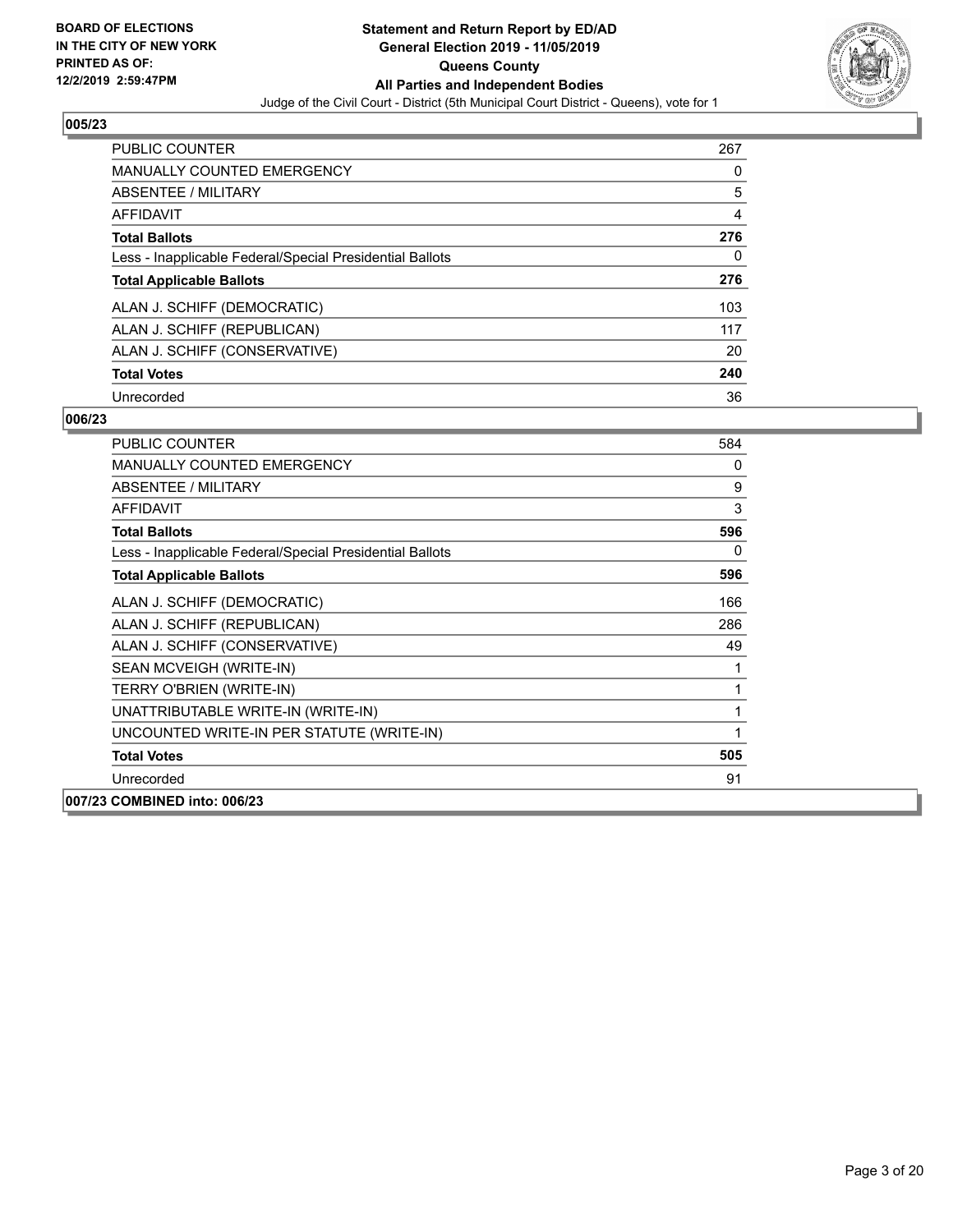

| PUBLIC COUNTER                                           | 652            |
|----------------------------------------------------------|----------------|
| <b>MANUALLY COUNTED EMERGENCY</b>                        | 0              |
| <b>ABSENTEE / MILITARY</b>                               | 18             |
| <b>AFFIDAVIT</b>                                         | 2              |
| <b>Total Ballots</b>                                     | 672            |
| Less - Inapplicable Federal/Special Presidential Ballots | 0              |
| <b>Total Applicable Ballots</b>                          | 672            |
| ALAN J. SCHIFF (DEMOCRATIC)                              | 208            |
| ALAN J. SCHIFF (REPUBLICAN)                              | 294            |
| ALAN J. SCHIFF (CONSERVATIVE)                            | 72             |
| <b>JOSEPH MURRAY (WRITE-IN)</b>                          | 1              |
| MARK MEADOWS (WRITE-IN)                                  | 1              |
| OSO FUENTES (WRITE-IN)                                   | 1              |
| UNATTRIBUTABLE WRITE-IN (WRITE-IN)                       | $\overline{2}$ |
| <b>Total Votes</b>                                       | 579            |
| Unrecorded                                               | 93             |

#### **009/23 COMBINED into: 008/23**

| PUBLIC COUNTER                                           | 528 |
|----------------------------------------------------------|-----|
| <b>MANUALLY COUNTED EMERGENCY</b>                        | 0   |
| ABSENTEE / MILITARY                                      | 40  |
| <b>AFFIDAVIT</b>                                         | 9   |
| <b>Total Ballots</b>                                     | 577 |
| Less - Inapplicable Federal/Special Presidential Ballots | 0   |
| <b>Total Applicable Ballots</b>                          | 577 |
| ALAN J. SCHIFF (DEMOCRATIC)                              | 194 |
| ALAN J. SCHIFF (REPUBLICAN)                              | 249 |
| ALAN J. SCHIFF (CONSERVATIVE)                            | 45  |
| AARON JUDGE (WRITE-IN)                                   | 1   |
| DENIS DIER (WRITE-IN)                                    | 1   |
| <b>JUDGE JUDY (WRITE-IN)</b>                             |     |
| MICKEY MOUSE (WRITE-IN)                                  | 1   |
| UNATTRIBUTABLE WRITE-IN (WRITE-IN)                       | 3   |
| <b>Total Votes</b>                                       | 495 |
| Unrecorded                                               | 82  |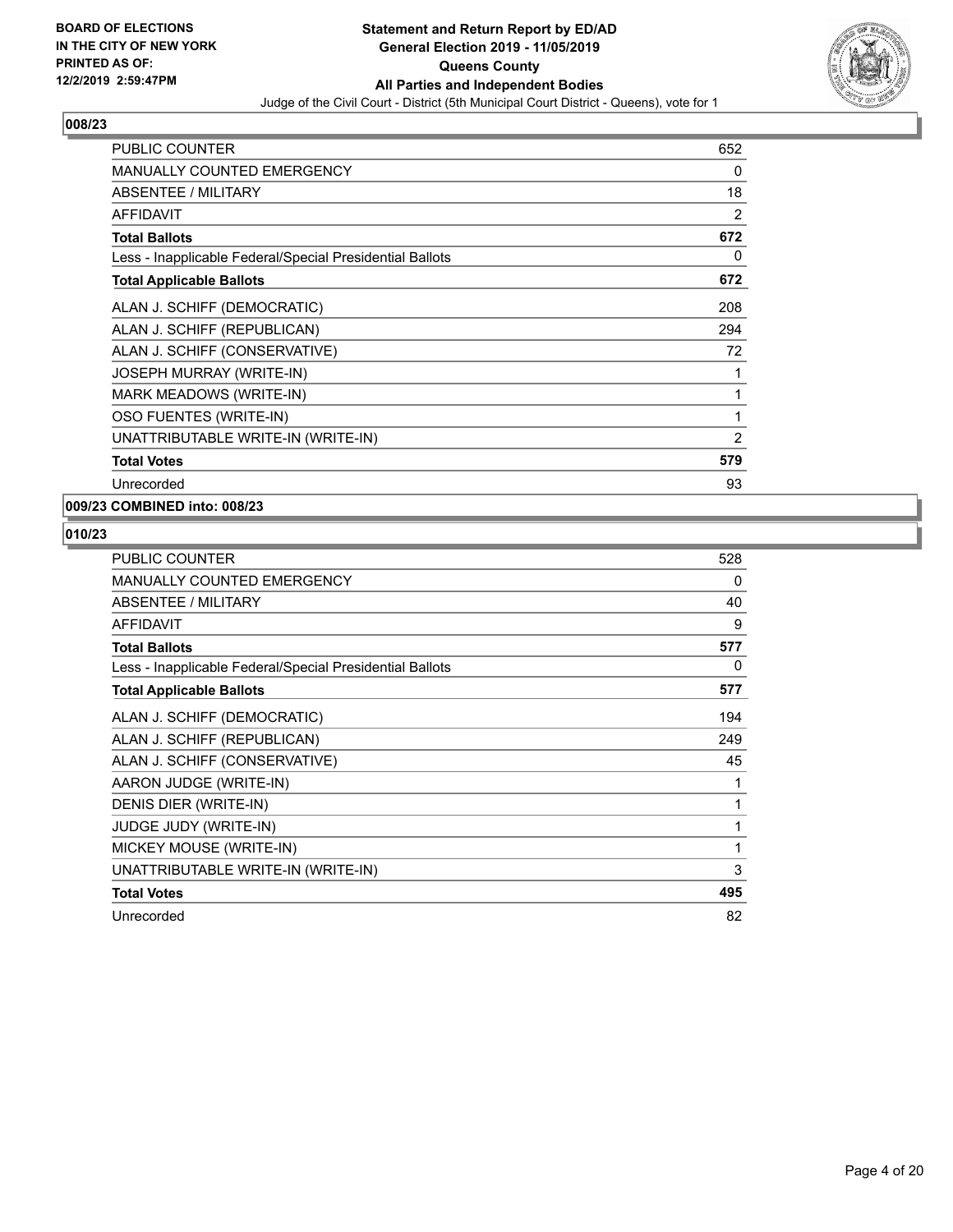

| PUBLIC COUNTER                                           | 309 |
|----------------------------------------------------------|-----|
| <b>MANUALLY COUNTED EMERGENCY</b>                        | 0   |
| ABSENTEE / MILITARY                                      | 22  |
| <b>AFFIDAVIT</b>                                         |     |
| <b>Total Ballots</b>                                     | 332 |
| Less - Inapplicable Federal/Special Presidential Ballots | 0   |
| <b>Total Applicable Ballots</b>                          | 332 |
| ALAN J. SCHIFF (DEMOCRATIC)                              | 120 |
| ALAN J. SCHIFF (REPUBLICAN)                              | 126 |
| ALAN J. SCHIFF (CONSERVATIVE)                            | 23  |
| UNATTRIBUTABLE WRITE-IN (WRITE-IN)                       | 1   |
| <b>Total Votes</b>                                       | 270 |
| Unrecorded                                               | 62  |

#### **012/23**

| <b>PUBLIC COUNTER</b>                                    | 201      |
|----------------------------------------------------------|----------|
| <b>MANUALLY COUNTED EMERGENCY</b>                        | 0        |
| ABSENTEE / MILITARY                                      | 49       |
| <b>AFFIDAVIT</b>                                         | 3        |
| <b>Total Ballots</b>                                     | 253      |
| Less - Inapplicable Federal/Special Presidential Ballots | $\Omega$ |
| <b>Total Applicable Ballots</b>                          | 253      |
| ALAN J. SCHIFF (DEMOCRATIC)                              | 128      |
| ALAN J. SCHIFF (REPUBLICAN)                              | 69       |
| ALAN J. SCHIFF (CONSERVATIVE)                            | 13       |
| <b>Total Votes</b>                                       | 210      |
| Unrecorded                                               | 43       |

| PUBLIC COUNTER                                           | 254            |
|----------------------------------------------------------|----------------|
| <b>MANUALLY COUNTED EMERGENCY</b>                        | 0              |
| ABSENTEE / MILITARY                                      | 7              |
| AFFIDAVIT                                                | 2              |
| <b>Total Ballots</b>                                     | 263            |
| Less - Inapplicable Federal/Special Presidential Ballots | 0              |
| <b>Total Applicable Ballots</b>                          | 263            |
| ALAN J. SCHIFF (DEMOCRATIC)                              | 108            |
| ALAN J. SCHIFF (REPUBLICAN)                              | 90             |
| ALAN J. SCHIFF (CONSERVATIVE)                            | 18             |
| JOSEPH P. TRAINER (WRITE-IN)                             | 1              |
| SUZANE CAMPDELL (WRITE-IN)                               | 1              |
| UNATTRIBUTABLE WRITE-IN (WRITE-IN)                       | $\overline{2}$ |
| <b>Total Votes</b>                                       | 220            |
| Unrecorded                                               | 43             |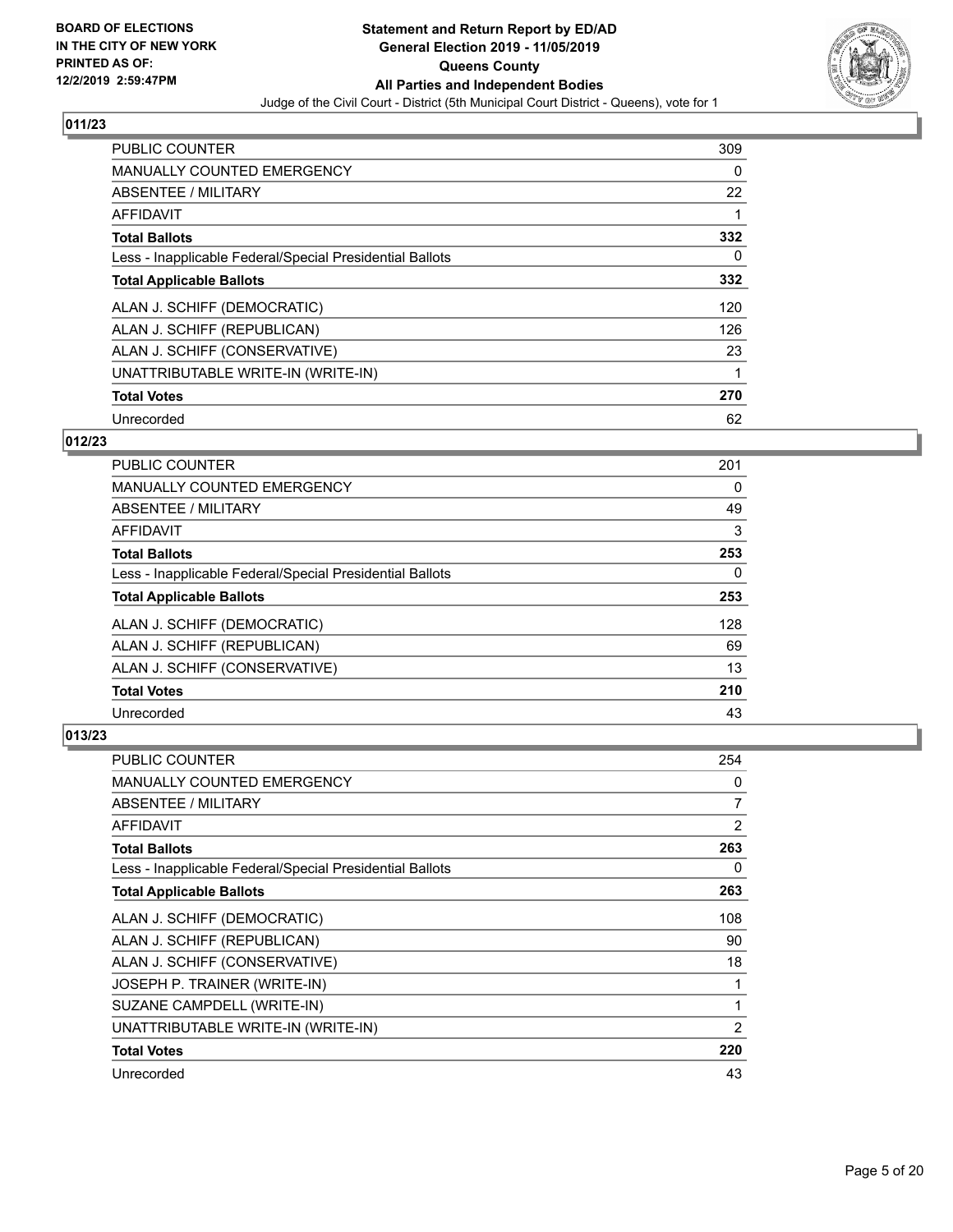

| <b>PUBLIC COUNTER</b>                                    | 345 |
|----------------------------------------------------------|-----|
| MANUALLY COUNTED EMERGENCY                               | 0   |
| ABSENTEE / MILITARY                                      | 6   |
| <b>AFFIDAVIT</b>                                         | 1   |
| <b>Total Ballots</b>                                     | 352 |
| Less - Inapplicable Federal/Special Presidential Ballots | 0   |
| <b>Total Applicable Ballots</b>                          | 352 |
| ALAN J. SCHIFF (DEMOCRATIC)                              | 114 |
| ALAN J. SCHIFF (REPUBLICAN)                              | 133 |
| ALAN J. SCHIFF (CONSERVATIVE)                            | 25  |
| ELMER FUDD (WRITE-IN)                                    | 1   |
| HOWARD STERN (WRITE-IN)                                  | 1   |
| JOSEPH CANCANNON (WRITE-IN)                              | 1   |
| <b>Total Votes</b>                                       | 275 |
| Unrecorded                                               | 77  |

#### **015/23**

| <b>PUBLIC COUNTER</b>                                    | 299 |
|----------------------------------------------------------|-----|
| MANUALLY COUNTED EMERGENCY                               | 0   |
| ABSENTEE / MILITARY                                      | 1   |
| AFFIDAVIT                                                | 4   |
| <b>Total Ballots</b>                                     | 304 |
| Less - Inapplicable Federal/Special Presidential Ballots | 0   |
| <b>Total Applicable Ballots</b>                          | 304 |
| ALAN J. SCHIFF (DEMOCRATIC)                              | 163 |
| ALAN J. SCHIFF (REPUBLICAN)                              | 76  |
| ALAN J. SCHIFF (CONSERVATIVE)                            | 8   |
| ADAM SCHIFF (WRITE-IN)                                   | 1   |
| GIANNIANA BERROCAL (WRITE-IN)                            | 1   |
| <b>JENNIFER GRADY (WRITE-IN)</b>                         | 4   |
| <b>Total Votes</b>                                       | 253 |
| Unrecorded                                               | 51  |

| <b>PUBLIC COUNTER</b>                                    | 263 |
|----------------------------------------------------------|-----|
| <b>MANUALLY COUNTED EMERGENCY</b>                        | 0   |
| ABSENTEE / MILITARY                                      | 4   |
| <b>AFFIDAVIT</b>                                         | 2   |
| <b>Total Ballots</b>                                     | 269 |
| Less - Inapplicable Federal/Special Presidential Ballots | 0   |
| <b>Total Applicable Ballots</b>                          | 269 |
| ALAN J. SCHIFF (DEMOCRATIC)                              | 140 |
| ALAN J. SCHIFF (REPUBLICAN)                              | 59  |
| ALAN J. SCHIFF (CONSERVATIVE)                            | 10  |
| <b>Total Votes</b>                                       | 209 |
| Unrecorded                                               | 60  |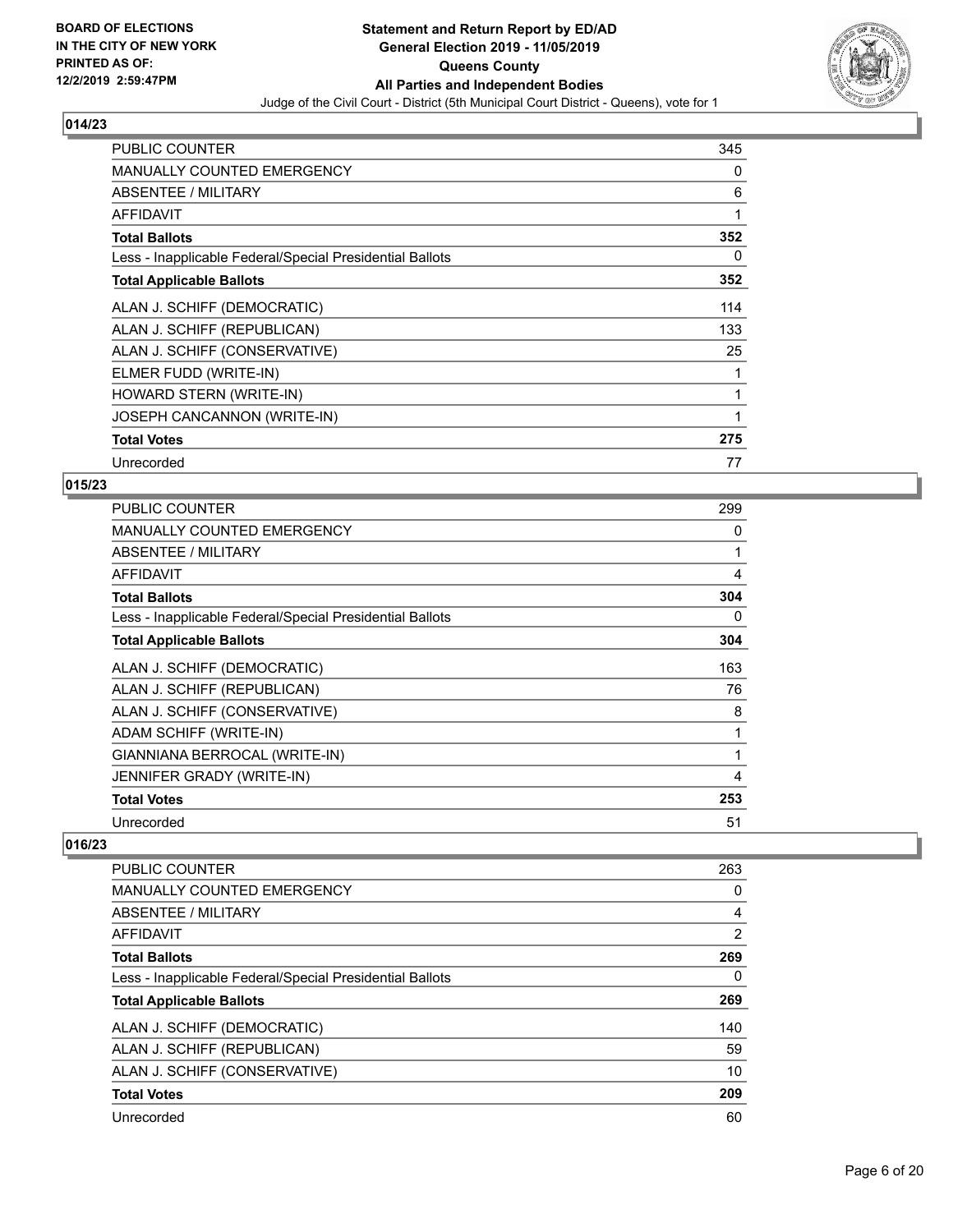

| <b>PUBLIC COUNTER</b>                                    | 382 |
|----------------------------------------------------------|-----|
| <b>MANUALLY COUNTED EMERGENCY</b>                        | 0   |
| ABSENTEE / MILITARY                                      |     |
| <b>AFFIDAVIT</b>                                         | 3   |
| <b>Total Ballots</b>                                     | 386 |
| Less - Inapplicable Federal/Special Presidential Ballots | 0   |
| <b>Total Applicable Ballots</b>                          | 386 |
| ALAN J. SCHIFF (DEMOCRATIC)                              | 241 |
| ALAN J. SCHIFF (REPUBLICAN)                              | 68  |
| ALAN J. SCHIFF (CONSERVATIVE)                            | 16  |
| RUTH D. CAMPOS (WRITE-IN)                                |     |
| <b>Total Votes</b>                                       | 326 |
| Unrecorded                                               | 60  |

#### **018/23**

| <b>PUBLIC COUNTER</b>                                    | 130            |
|----------------------------------------------------------|----------------|
| MANUALLY COUNTED EMERGENCY                               | 0              |
| <b>ABSENTEE / MILITARY</b>                               | $\overline{2}$ |
| AFFIDAVIT                                                |                |
| <b>Total Ballots</b>                                     | 133            |
| Less - Inapplicable Federal/Special Presidential Ballots | $\Omega$       |
| <b>Total Applicable Ballots</b>                          | 133            |
| ALAN J. SCHIFF (DEMOCRATIC)                              | 95             |
| ALAN J. SCHIFF (REPUBLICAN)                              | 10             |
| ALAN J. SCHIFF (CONSERVATIVE)                            |                |
| JOHN CORI (WRITE-IN)                                     |                |
| <b>Total Votes</b>                                       | 107            |
| Unrecorded                                               | 26             |

| <b>PUBLIC COUNTER</b>                                    | 259 |
|----------------------------------------------------------|-----|
| <b>MANUALLY COUNTED EMERGENCY</b>                        | 0   |
| ABSENTEE / MILITARY                                      | 31  |
| <b>AFFIDAVIT</b>                                         | 5   |
| <b>Total Ballots</b>                                     | 295 |
| Less - Inapplicable Federal/Special Presidential Ballots | 0   |
| <b>Total Applicable Ballots</b>                          | 295 |
| ALAN J. SCHIFF (DEMOCRATIC)                              | 178 |
| ALAN J. SCHIFF (REPUBLICAN)                              | 65  |
| ALAN J. SCHIFF (CONSERVATIVE)                            | 6   |
| SAM WATERSON (WRITE-IN)                                  | 1   |
| UNATTRIBUTABLE WRITE-IN (WRITE-IN)                       | 1   |
| <b>Total Votes</b>                                       | 251 |
| Unrecorded                                               | 44  |
| 020/23 COMBINED into: 019/23                             |     |
| 021/23 COMBINED into: 017/23                             |     |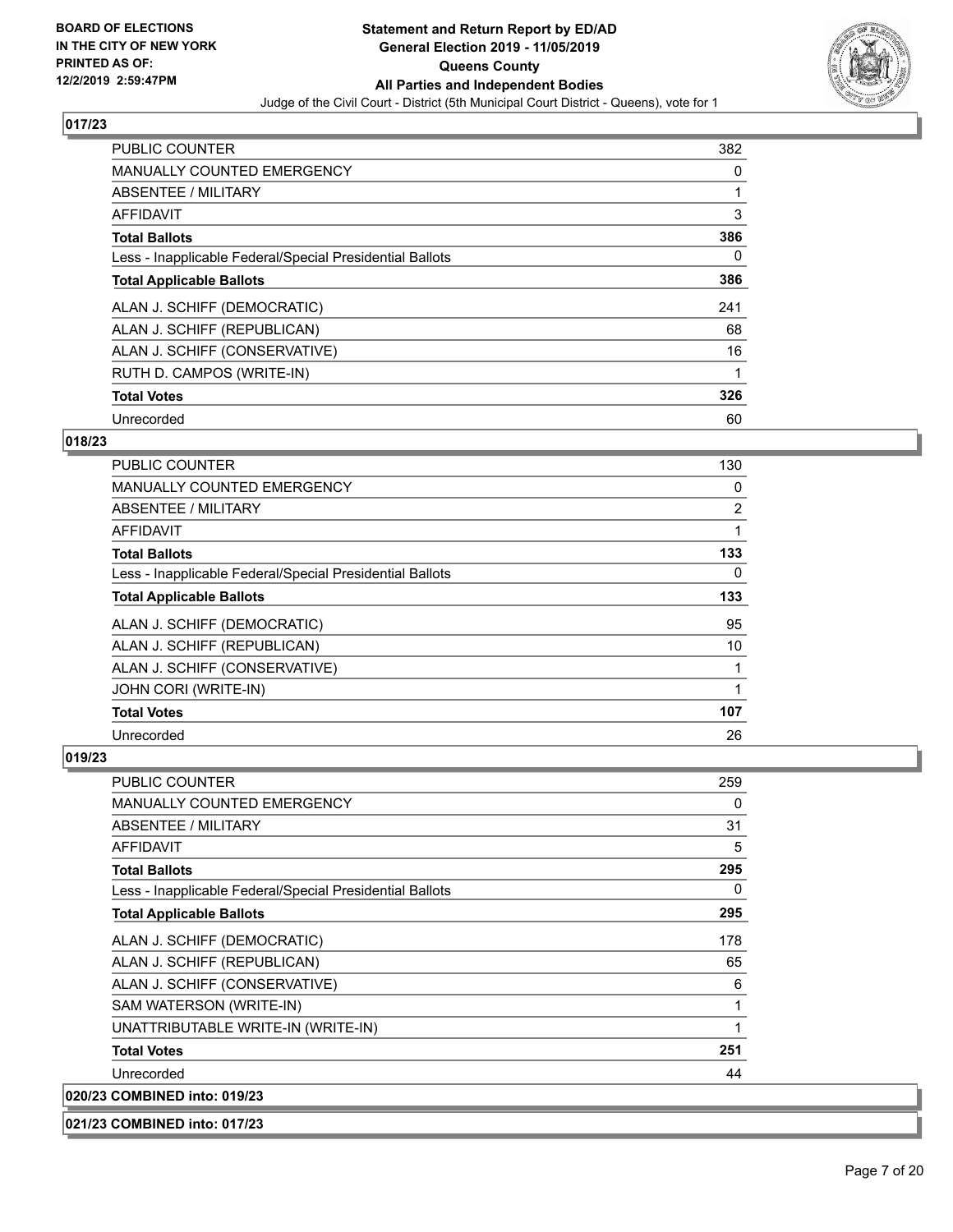

#### **022/23 COMBINED into: 038/23**

#### **023/23**

| <b>PUBLIC COUNTER</b>                                    | 300 |
|----------------------------------------------------------|-----|
| <b>MANUALLY COUNTED EMERGENCY</b>                        | 0   |
| ABSENTEE / MILITARY                                      | 5   |
| AFFIDAVIT                                                | 4   |
| <b>Total Ballots</b>                                     | 309 |
| Less - Inapplicable Federal/Special Presidential Ballots | 0   |
| <b>Total Applicable Ballots</b>                          | 309 |
| ALAN J. SCHIFF (DEMOCRATIC)                              | 179 |
| ALAN J. SCHIFF (REPUBLICAN)                              | 62  |
| ALAN J. SCHIFF (CONSERVATIVE)                            | 7   |
| <b>Total Votes</b>                                       | 248 |
| Unrecorded                                               | 61  |
|                                                          |     |

#### **024/23 COMBINED into: 023/23**

#### **025/23**

| PUBLIC COUNTER                                           | 172 |
|----------------------------------------------------------|-----|
| <b>MANUALLY COUNTED EMERGENCY</b>                        | 0   |
| ABSENTEE / MILITARY                                      | 40  |
| AFFIDAVIT                                                | 2   |
| <b>Total Ballots</b>                                     | 214 |
| Less - Inapplicable Federal/Special Presidential Ballots | 0   |
| <b>Total Applicable Ballots</b>                          | 214 |
| ALAN J. SCHIFF (DEMOCRATIC)                              | 112 |
| ALAN J. SCHIFF (REPUBLICAN)                              | 55  |
| ALAN J. SCHIFF (CONSERVATIVE)                            | 14  |
| <b>Total Votes</b>                                       | 181 |
| Unrecorded                                               | 33  |

| <b>PUBLIC COUNTER</b>                                    | 212 |
|----------------------------------------------------------|-----|
| <b>MANUALLY COUNTED EMERGENCY</b>                        | 0   |
| ABSENTEE / MILITARY                                      | 3   |
| AFFIDAVIT                                                | 4   |
| <b>Total Ballots</b>                                     | 219 |
| Less - Inapplicable Federal/Special Presidential Ballots | 0   |
| <b>Total Applicable Ballots</b>                          | 219 |
| ALAN J. SCHIFF (DEMOCRATIC)                              | 137 |
| ALAN J. SCHIFF (REPUBLICAN)                              | 36  |
| ALAN J. SCHIFF (CONSERVATIVE)                            | 2   |
| JEFFERY HARDY (WRITE-IN)                                 | 1   |
| <b>Total Votes</b>                                       | 176 |
| Unrecorded                                               | 43  |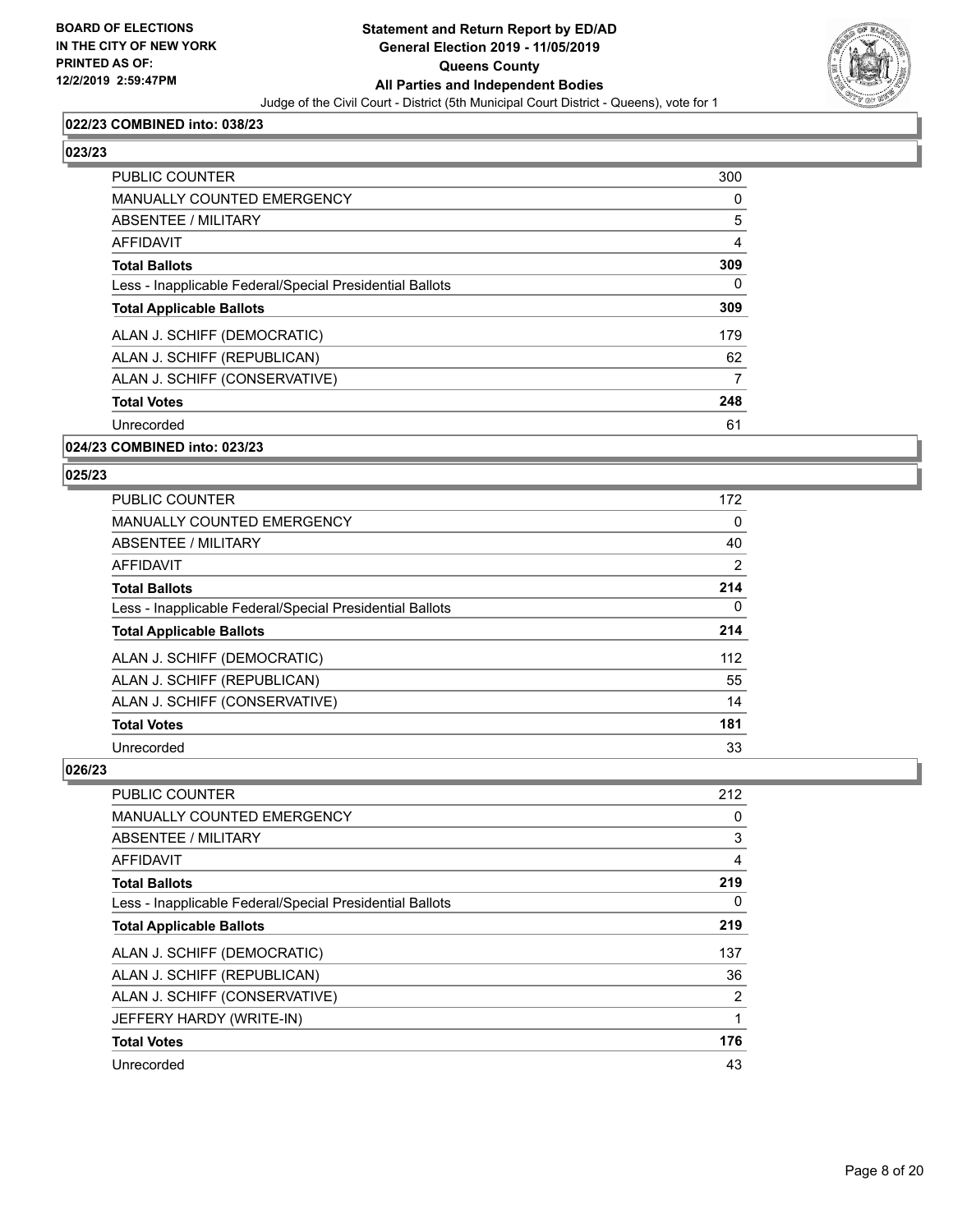

| <b>PUBLIC COUNTER</b>                                    | 355 |
|----------------------------------------------------------|-----|
| MANUALLY COUNTED EMERGENCY                               | 0   |
| ABSENTEE / MILITARY                                      | 73  |
| AFFIDAVIT                                                | 1   |
| <b>Total Ballots</b>                                     | 429 |
| Less - Inapplicable Federal/Special Presidential Ballots | 0   |
| <b>Total Applicable Ballots</b>                          | 429 |
| ALAN J. SCHIFF (DEMOCRATIC)                              | 226 |
| ALAN J. SCHIFF (REPUBLICAN)                              | 154 |
| ALAN J. SCHIFF (CONSERVATIVE)                            | 14  |
| ELI EHRENREICH (WRITE-IN)                                | 1   |
| MATTHEW KESSLAR (WRITE-IN)                               | 1   |
| SCOTT DUNN (WRITE-IN)                                    | 1   |
| UNATTRIBUTABLE WRITE-IN (WRITE-IN)                       | 1   |
| <b>Total Votes</b>                                       | 398 |
| Unrecorded                                               | 31  |

| <b>PUBLIC COUNTER</b>                                    | 172      |
|----------------------------------------------------------|----------|
| MANUALLY COUNTED EMERGENCY                               | 0        |
| ABSENTEE / MILITARY                                      | 20       |
| <b>AFFIDAVIT</b>                                         | $\Omega$ |
| <b>Total Ballots</b>                                     | 192      |
| Less - Inapplicable Federal/Special Presidential Ballots | $\Omega$ |
| <b>Total Applicable Ballots</b>                          | 192      |
|                                                          |          |
| ALAN J. SCHIFF (DEMOCRATIC)                              | 82       |
| ALAN J. SCHIFF (REPUBLICAN)                              | 90       |
| ALAN J. SCHIFF (CONSERVATIVE)                            | 8        |
| <b>Total Votes</b>                                       | 180      |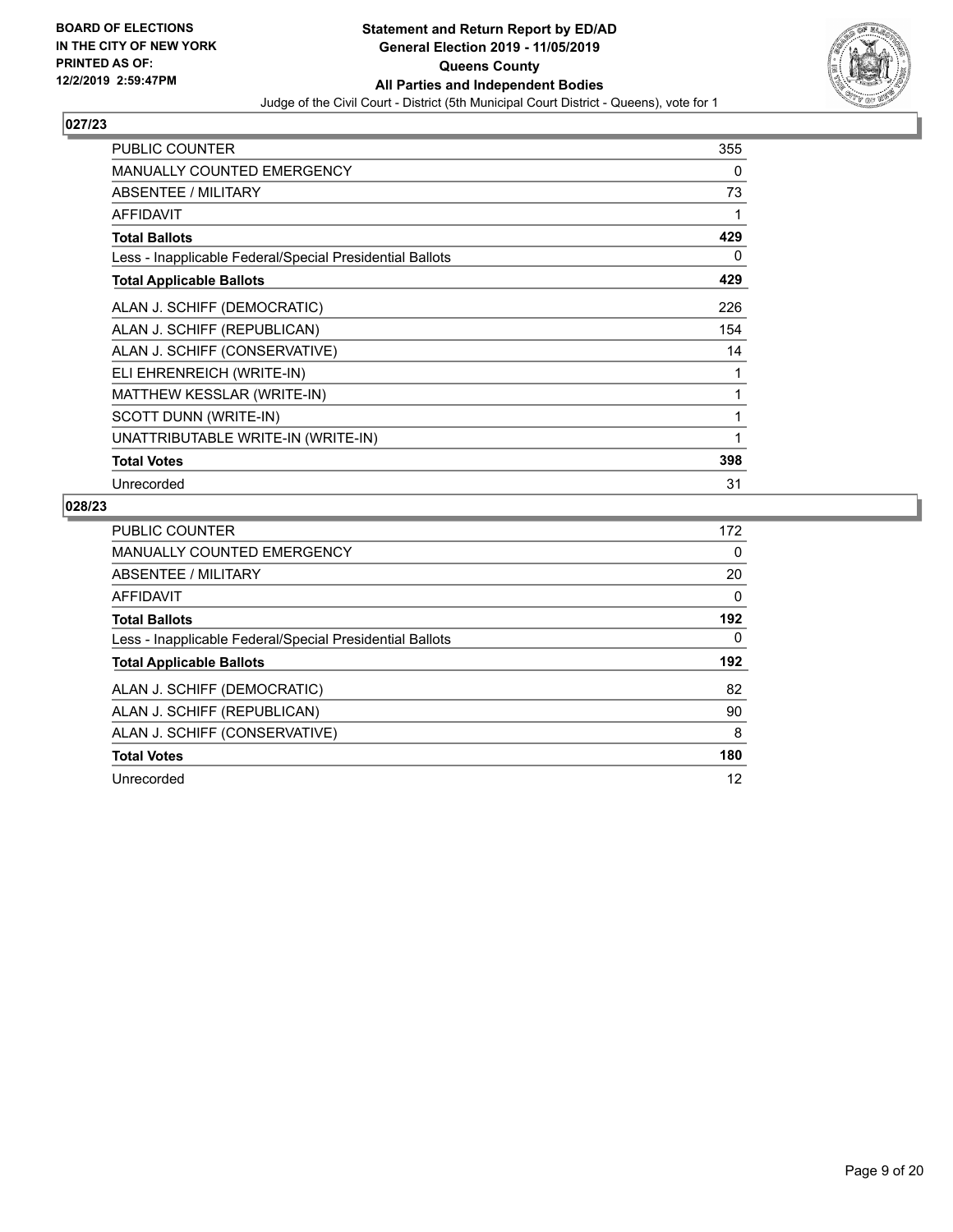

| <b>PUBLIC COUNTER</b>                                    | 262 |
|----------------------------------------------------------|-----|
| MANUALLY COUNTED EMERGENCY                               | 0   |
| ABSENTEE / MILITARY                                      | 37  |
| <b>AFFIDAVIT</b>                                         | 1   |
| <b>Total Ballots</b>                                     | 300 |
| Less - Inapplicable Federal/Special Presidential Ballots | 0   |
| <b>Total Applicable Ballots</b>                          | 300 |
| ALAN J. SCHIFF (DEMOCRATIC)                              | 186 |
| ALAN J. SCHIFF (REPUBLICAN)                              | 36  |
| ALAN J. SCHIFF (CONSERVATIVE)                            | 10  |
| DOU NIELMAN (WRITE-IN)                                   | 1   |
| TIFFANY CABAN (WRITE-IN)                                 | 1   |
| UNATTRIBUTABLE WRITE-IN (WRITE-IN)                       | 1   |
| UNCOUNTED WRITE-IN PER STATUTE (WRITE-IN)                | 1   |
| <b>Total Votes</b>                                       | 236 |
| Unrecorded                                               | 64  |

#### **030/23 COMBINED into: 027/23**

| <b>PUBLIC COUNTER</b>                                    | 390 |
|----------------------------------------------------------|-----|
| <b>MANUALLY COUNTED EMERGENCY</b>                        | 0   |
| ABSENTEE / MILITARY                                      | 5   |
| <b>AFFIDAVIT</b>                                         | 3   |
| <b>Total Ballots</b>                                     | 398 |
| Less - Inapplicable Federal/Special Presidential Ballots | 0   |
| <b>Total Applicable Ballots</b>                          | 398 |
| ALAN J. SCHIFF (DEMOCRATIC)                              | 217 |
| ALAN J. SCHIFF (REPUBLICAN)                              | 113 |
| ALAN J. SCHIFF (CONSERVATIVE)                            | 21  |
| DALIA JACOBSON (WRITE-IN)                                | 1   |
| ESTHER SALZMAN (WRITE-IN)                                | 1   |
| MARTIN SCHULMAN (WRITE-IN)                               | 1   |
| PAUL ROSS (WRITE-IN)                                     | 1   |
| ROBERT TETELBAUM (WRITE-IN)                              | 1   |
| UNATTRIBUTABLE WRITE-IN (WRITE-IN)                       | 1   |
| <b>Total Votes</b>                                       | 357 |
| Unrecorded                                               | 41  |
| 032/23 COMBINED into: 033/23                             |     |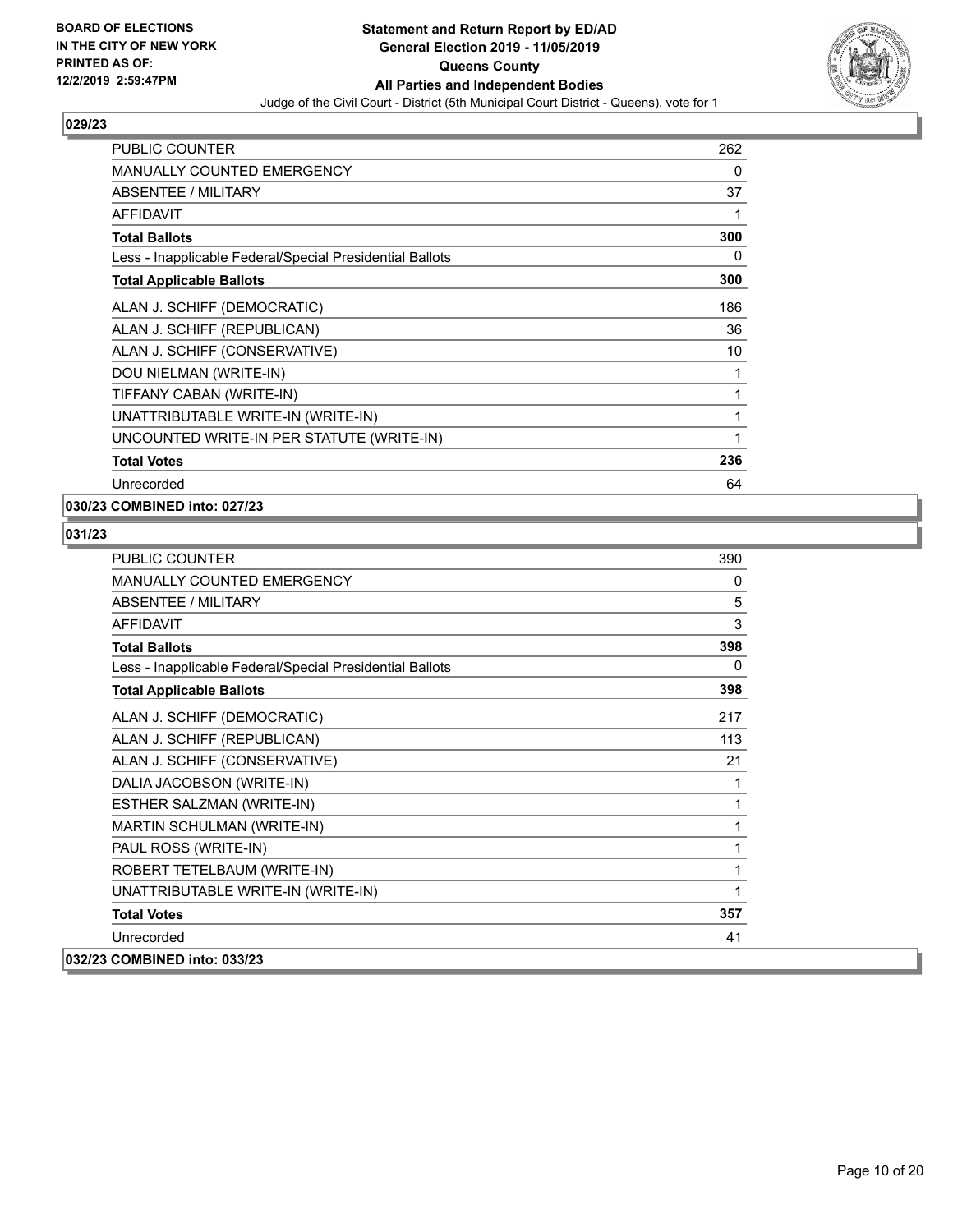

| <b>PUBLIC COUNTER</b>                                    | 298      |
|----------------------------------------------------------|----------|
| <b>MANUALLY COUNTED EMERGENCY</b>                        | $\Omega$ |
| ABSENTEE / MILITARY                                      | 5        |
| <b>AFFIDAVIT</b>                                         | 2        |
| <b>Total Ballots</b>                                     | 305      |
| Less - Inapplicable Federal/Special Presidential Ballots | 0        |
| <b>Total Applicable Ballots</b>                          | 305      |
| ALAN J. SCHIFF (DEMOCRATIC)                              | 230      |
| ALAN J. SCHIFF (REPUBLICAN)                              | 19       |
| ALAN J. SCHIFF (CONSERVATIVE)                            | 3        |
| <b>Total Votes</b>                                       | 252      |
| Unrecorded                                               | 53       |

| PUBLIC COUNTER                                           | 114            |
|----------------------------------------------------------|----------------|
| <b>MANUALLY COUNTED EMERGENCY</b>                        | 0              |
| ABSENTEE / MILITARY                                      | $\overline{7}$ |
| AFFIDAVIT                                                | 0              |
| <b>Total Ballots</b>                                     | 121            |
| Less - Inapplicable Federal/Special Presidential Ballots | 0              |
| <b>Total Applicable Ballots</b>                          | 121            |
| ALAN J. SCHIFF (DEMOCRATIC)                              | 83             |
| ALAN J. SCHIFF (REPUBLICAN)                              | 7              |
| ALAN J. SCHIFF (CONSERVATIVE)                            | 2              |
| <b>Total Votes</b>                                       | 92             |
| Unrecorded                                               | 29             |
| 035/23 COMBINED into: 037/23                             |                |

| ×<br>۰. |  |
|---------|--|
|         |  |

| <b>PUBLIC COUNTER</b>                                    | 203 |
|----------------------------------------------------------|-----|
| <b>MANUALLY COUNTED EMERGENCY</b>                        | 0   |
| ABSENTEE / MILITARY                                      |     |
| AFFIDAVIT                                                | 3   |
| <b>Total Ballots</b>                                     | 207 |
| Less - Inapplicable Federal/Special Presidential Ballots | 0   |
| <b>Total Applicable Ballots</b>                          | 207 |
| ALAN J. SCHIFF (DEMOCRATIC)                              | 110 |
| ALAN J. SCHIFF (REPUBLICAN)                              | 44  |
| ALAN J. SCHIFF (CONSERVATIVE)                            | 18  |
| <b>Total Votes</b>                                       | 172 |
| Unrecorded                                               | 35  |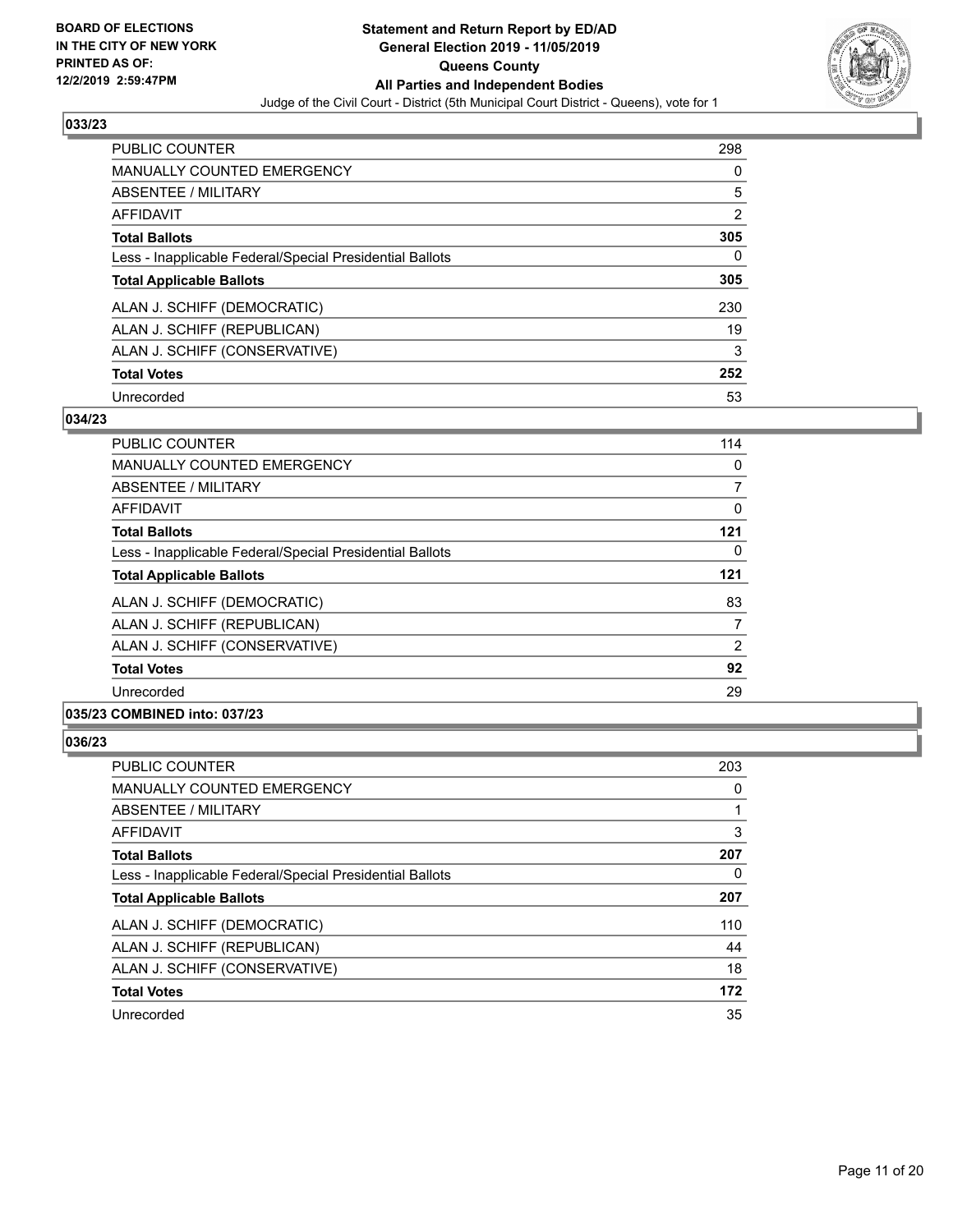

| <b>PUBLIC COUNTER</b>                                    | 335 |
|----------------------------------------------------------|-----|
| MANUALLY COUNTED EMERGENCY                               | 0   |
| ABSENTEE / MILITARY                                      | 6   |
| AFFIDAVIT                                                |     |
| <b>Total Ballots</b>                                     | 342 |
| Less - Inapplicable Federal/Special Presidential Ballots | 0   |
| <b>Total Applicable Ballots</b>                          | 342 |
| ALAN J. SCHIFF (DEMOCRATIC)                              | 202 |
| ALAN J. SCHIFF (REPUBLICAN)                              | 68  |
| ALAN J. SCHIFF (CONSERVATIVE)                            | 16  |
| <b>Total Votes</b>                                       | 286 |
| Unrecorded                                               | 56  |

#### **038/23**

| <b>PUBLIC COUNTER</b>                                    | 145      |
|----------------------------------------------------------|----------|
| <b>MANUALLY COUNTED EMERGENCY</b>                        | 0        |
| ABSENTEE / MILITARY                                      | 38       |
| AFFIDAVIT                                                | $\Omega$ |
| <b>Total Ballots</b>                                     | 183      |
| Less - Inapplicable Federal/Special Presidential Ballots | 0        |
| <b>Total Applicable Ballots</b>                          | 183      |
| ALAN J. SCHIFF (DEMOCRATIC)                              | 137      |
| ALAN J. SCHIFF (REPUBLICAN)                              | 7        |
| ALAN J. SCHIFF (CONSERVATIVE)                            | 3        |
| <b>Total Votes</b>                                       | 147      |
| Unrecorded                                               | 36       |
| $A$ $A$ $B$ $B$ $B$ $B$ $B$ $A$ $A$ $A$ $A$ $A$ $A$ $A$  |          |

#### **039/23 COMBINED into: 031/23**

| <b>PUBLIC COUNTER</b>                                    | 480      |
|----------------------------------------------------------|----------|
| <b>MANUALLY COUNTED EMERGENCY</b>                        | 0        |
| <b>ABSENTEE / MILITARY</b>                               | 2        |
| <b>AFFIDAVIT</b>                                         | $\Omega$ |
| <b>Total Ballots</b>                                     | 482      |
| Less - Inapplicable Federal/Special Presidential Ballots | 0        |
| <b>Total Applicable Ballots</b>                          | 482      |
| ALAN J. SCHIFF (DEMOCRATIC)                              | 121      |
| ALAN J. SCHIFF (REPUBLICAN)                              | 226      |
| ALAN J. SCHIFF (CONSERVATIVE)                            | 33       |
| HENRY LAGOS (WRITE-IN)                                   | 1        |
| JOHN SCHMITT (WRITE-IN)                                  | 1        |
| MICHAEL LOBODY JR. (WRITE-IN)                            | 1        |
| MIKE BARR (WRITE-IN)                                     | 1        |
| UNATTRIBUTABLE WRITE-IN (WRITE-IN)                       | 2        |
| <b>Total Votes</b>                                       | 386      |
| Unrecorded                                               | 96       |
| 041/23 COMBINED into: 040/23                             |          |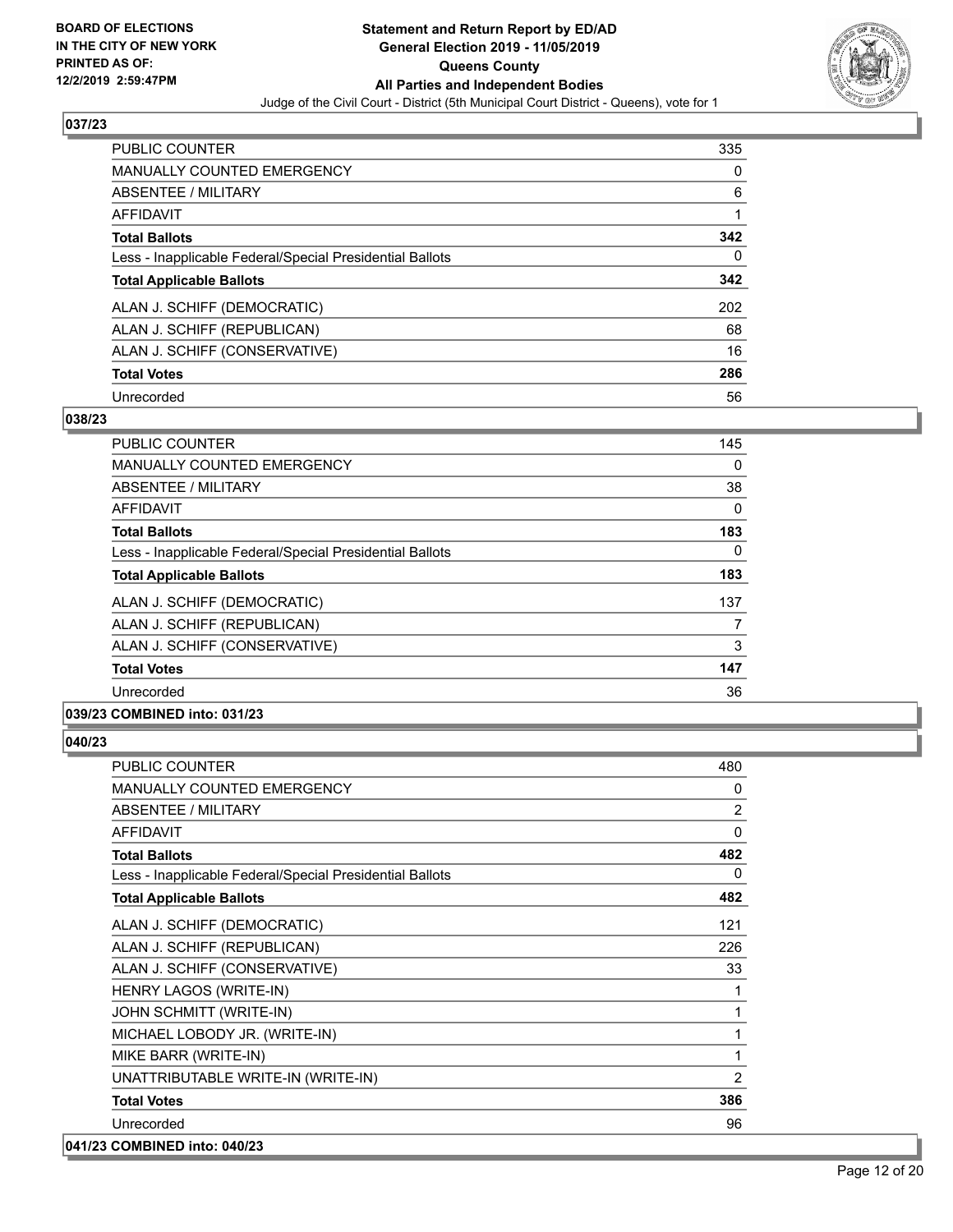

| PUBLIC COUNTER                                           | 197 |  |
|----------------------------------------------------------|-----|--|
| <b>MANUALLY COUNTED EMERGENCY</b>                        | 0   |  |
| <b>ABSENTEE / MILITARY</b>                               | 20  |  |
| <b>AFFIDAVIT</b>                                         | 0   |  |
| <b>Total Ballots</b>                                     | 217 |  |
| Less - Inapplicable Federal/Special Presidential Ballots | 0   |  |
| <b>Total Applicable Ballots</b>                          | 217 |  |
| ALAN J. SCHIFF (DEMOCRATIC)                              | 151 |  |
| ALAN J. SCHIFF (REPUBLICAN)                              | 9   |  |
| ALAN J. SCHIFF (CONSERVATIVE)                            | 8   |  |
| <b>Total Votes</b>                                       | 168 |  |
| Unrecorded                                               | 49  |  |
| 071/23 COMBINED into: 038/23                             |     |  |
| 081/23 COMBINED into: 040/23                             |     |  |
| 085/23 COMBINED into: 015/23                             |     |  |
| 086/23 COMBINED into: 016/23                             |     |  |
| 087/23 COMBINED into: 019/23                             |     |  |
| 088/23 COMBINED into: 029/23                             |     |  |
| 092/23 COMBINED into: 010/23                             |     |  |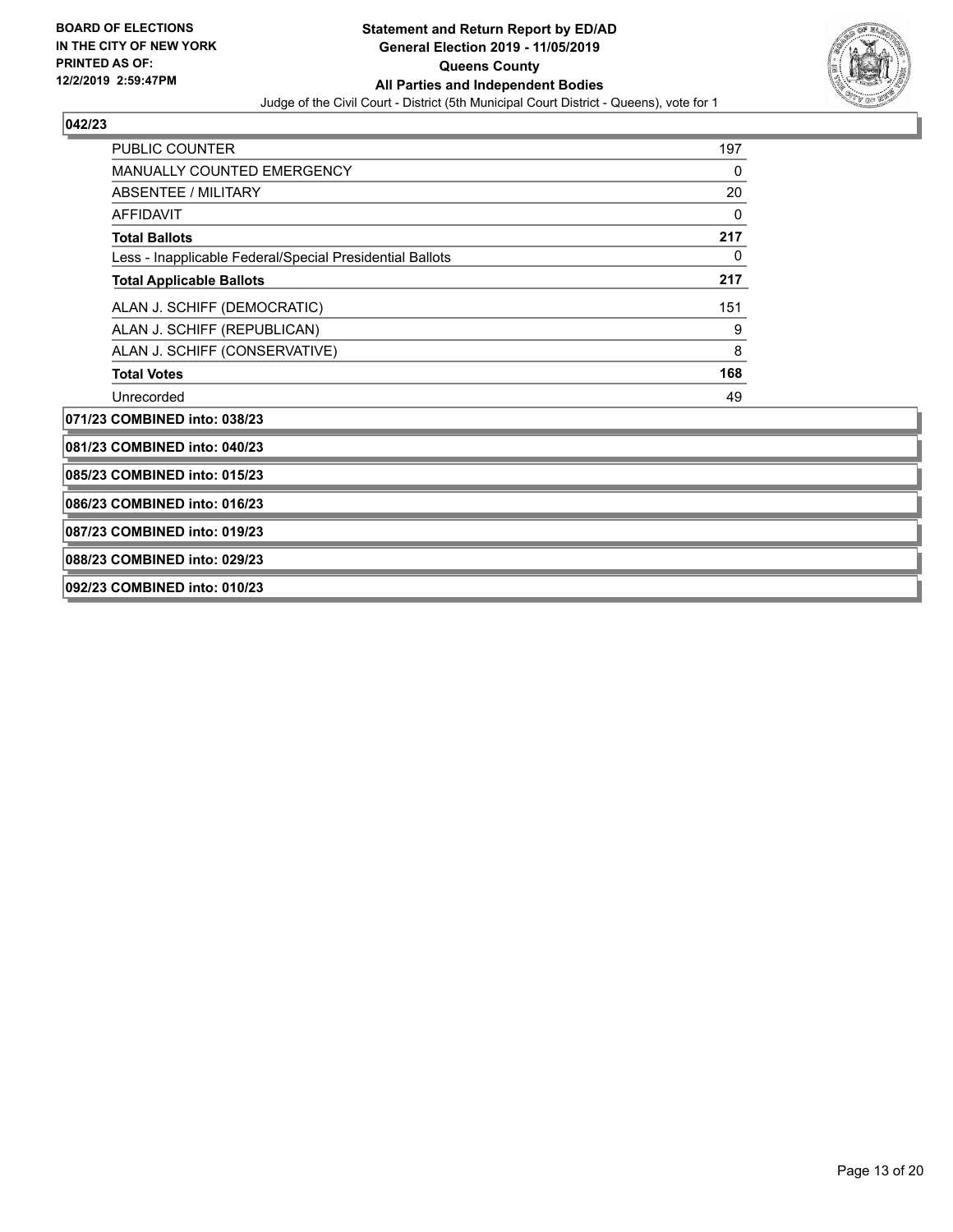

| PUBLIC COUNTER                                           | 166 |
|----------------------------------------------------------|-----|
| <b>MANUALLY COUNTED EMERGENCY</b>                        | 0   |
| ABSENTEE / MILITARY                                      | 4   |
| <b>AFFIDAVIT</b>                                         | 1   |
| <b>Total Ballots</b>                                     | 171 |
| Less - Inapplicable Federal/Special Presidential Ballots | 0   |
| <b>Total Applicable Ballots</b>                          | 171 |
| ALAN J. SCHIFF (DEMOCRATIC)                              | 133 |
| ALAN J. SCHIFF (REPUBLICAN)                              | 12  |
| ALAN J. SCHIFF (CONSERVATIVE)                            | 4   |
| AISATTA DIA (WRITE-IN)                                   | 1   |
| DAN SCHAFFER (WRITE-IN)                                  | 1   |
| UNATTRIBUTABLE WRITE-IN (WRITE-IN)                       | 1   |
| <b>Total Votes</b>                                       | 152 |
| Unrecorded                                               | 19  |

**030/31 COMBINED into: 019/23**

#### **031/31 COMBINED into: 019/23**

#### **032/31**

| PUBLIC COUNTER                                           | 139      |
|----------------------------------------------------------|----------|
| <b>MANUALLY COUNTED EMERGENCY</b>                        | 0        |
| ABSENTEE / MILITARY                                      | 4        |
| AFFIDAVIT                                                | 17       |
| <b>Total Ballots</b>                                     | 160      |
| Less - Inapplicable Federal/Special Presidential Ballots | $\Omega$ |
| <b>Total Applicable Ballots</b>                          | 160      |
| ALAN J. SCHIFF (DEMOCRATIC)                              | 124      |
| ALAN J. SCHIFF (REPUBLICAN)                              | 5        |
| ALAN J. SCHIFF (CONSERVATIVE)                            |          |
| <b>Total Votes</b>                                       | 130      |
| Unrecorded                                               | 30       |

| <b>PUBLIC COUNTER</b>                                    | 187 |
|----------------------------------------------------------|-----|
| MANUALLY COUNTED EMERGENCY                               | 0   |
| ABSENTEE / MILITARY                                      | 7   |
| AFFIDAVIT                                                | 2   |
| <b>Total Ballots</b>                                     | 196 |
| Less - Inapplicable Federal/Special Presidential Ballots | 0   |
| <b>Total Applicable Ballots</b>                          | 196 |
| ALAN J. SCHIFF (DEMOCRATIC)                              | 137 |
| ALAN J. SCHIFF (REPUBLICAN)                              | 26  |
| ALAN J. SCHIFF (CONSERVATIVE)                            | 8   |
| <b>Total Votes</b>                                       | 171 |
| Unrecorded                                               | 25  |
|                                                          |     |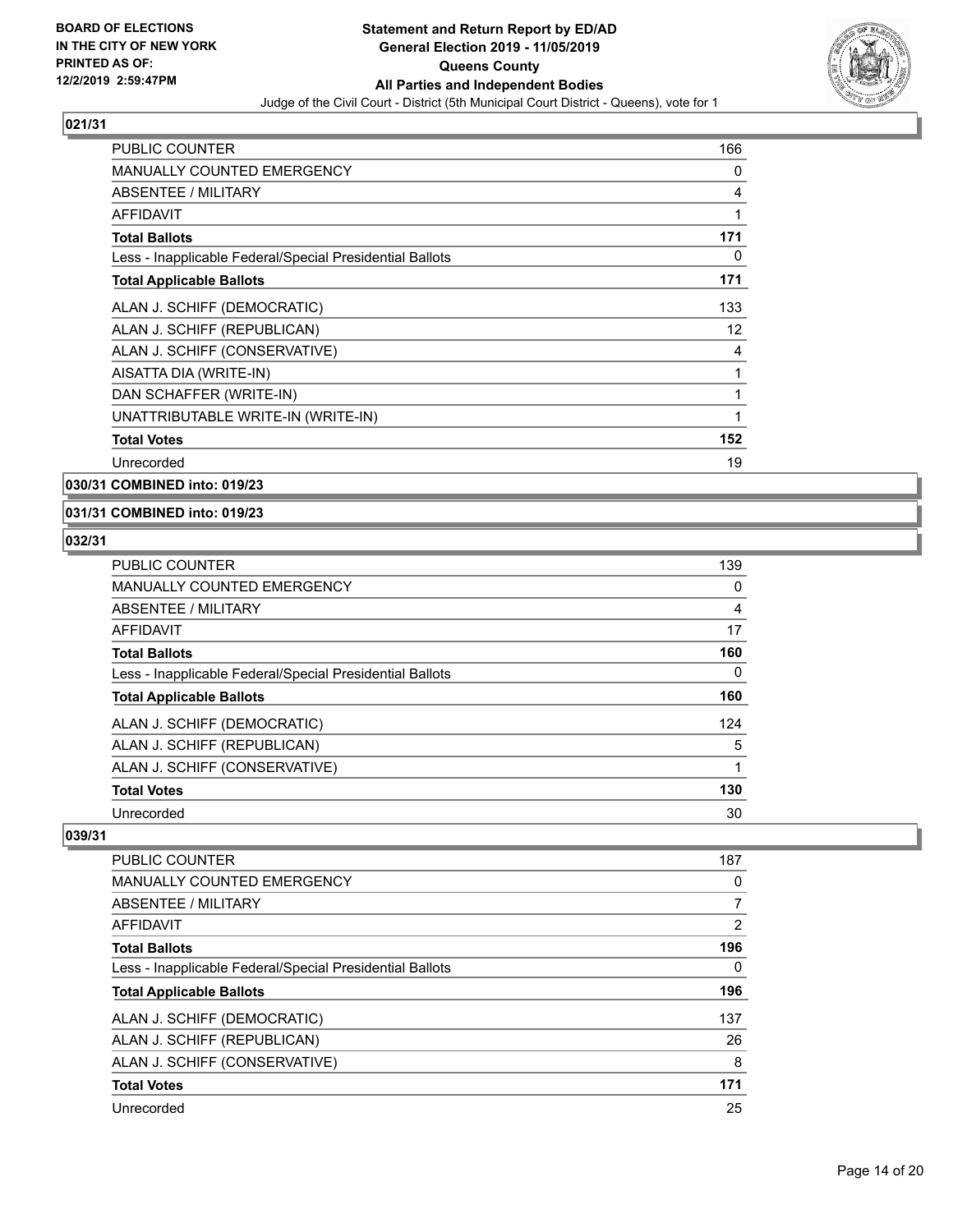

| <b>PUBLIC COUNTER</b>                                    | 334               |
|----------------------------------------------------------|-------------------|
| <b>MANUALLY COUNTED EMERGENCY</b>                        | 0                 |
| ABSENTEE / MILITARY                                      | 2                 |
| AFFIDAVIT                                                | $12 \overline{ }$ |
| <b>Total Ballots</b>                                     | 348               |
| Less - Inapplicable Federal/Special Presidential Ballots | $\Omega$          |
| <b>Total Applicable Ballots</b>                          | 348               |
| ALAN J. SCHIFF (DEMOCRATIC)                              | 237               |
| ALAN J. SCHIFF (REPUBLICAN)                              | 19                |
| ALAN J. SCHIFF (CONSERVATIVE)                            |                   |
| UNATTRIBUTABLE WRITE-IN (WRITE-IN)                       | 1                 |
| <b>Total Votes</b>                                       | 258               |
| Unrecorded                                               | 90                |
| 048/31 COMBINED into: 021/31                             |                   |

# **049/31**

| PUBLIC COUNTER                                           | 182 |
|----------------------------------------------------------|-----|
| <b>MANUALLY COUNTED EMERGENCY</b>                        | 0   |
| ABSENTEE / MILITARY                                      | 0   |
| AFFIDAVIT                                                | 0   |
| <b>Total Ballots</b>                                     | 182 |
| Less - Inapplicable Federal/Special Presidential Ballots | 0   |
| <b>Total Applicable Ballots</b>                          | 182 |
| ALAN J. SCHIFF (DEMOCRATIC)                              | 146 |
| ALAN J. SCHIFF (REPUBLICAN)                              | 4   |
| ALAN J. SCHIFF (CONSERVATIVE)                            | 3   |
| <b>Total Votes</b>                                       | 153 |
| Unrecorded                                               | 29  |
|                                                          |     |

#### **050/31 COMBINED into: 055/31**

| PUBLIC COUNTER                                           | 139 |
|----------------------------------------------------------|-----|
| MANUALLY COUNTED EMERGENCY                               | 0   |
| <b>ABSENTEE / MILITARY</b>                               | 4   |
| AFFIDAVIT                                                | 1   |
| <b>Total Ballots</b>                                     | 144 |
| Less - Inapplicable Federal/Special Presidential Ballots | 0   |
| <b>Total Applicable Ballots</b>                          | 144 |
| ALAN J. SCHIFF (DEMOCRATIC)                              | 98  |
| ALAN J. SCHIFF (REPUBLICAN)                              | 3   |
| ALAN J. SCHIFF (CONSERVATIVE)                            | 3   |
| MICHAEL WEBSTER WILLIAMS (WRITE-IN)                      | 1   |
| <b>Total Votes</b>                                       | 105 |
| Unrecorded                                               | 39  |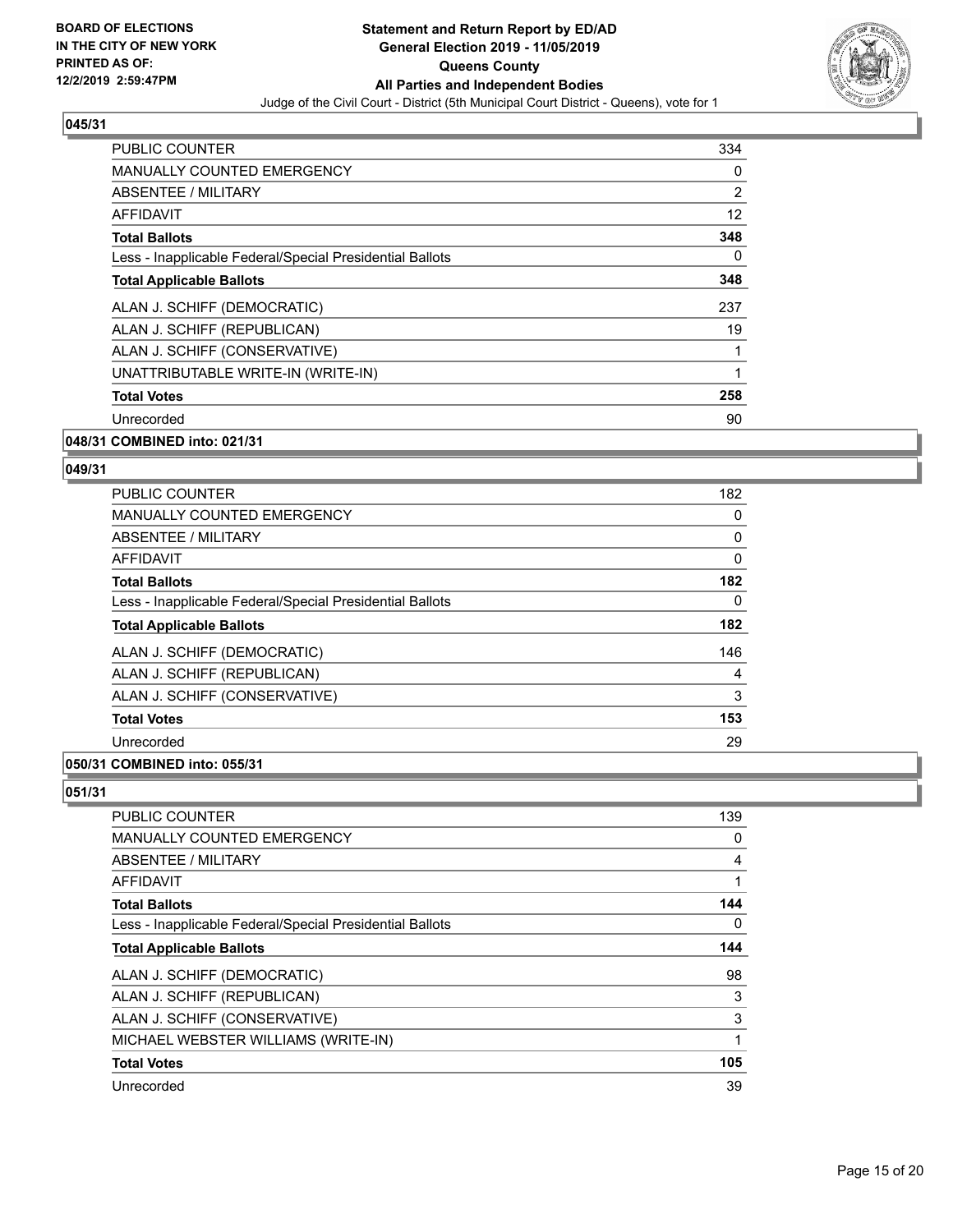

| <b>PUBLIC COUNTER</b>                                    | 192 |
|----------------------------------------------------------|-----|
| <b>MANUALLY COUNTED EMERGENCY</b>                        | 0   |
| ABSENTEE / MILITARY                                      | 4   |
| <b>AFFIDAVIT</b>                                         | 0   |
| <b>Total Ballots</b>                                     | 196 |
| Less - Inapplicable Federal/Special Presidential Ballots | 0   |
| <b>Total Applicable Ballots</b>                          | 196 |
| ALAN J. SCHIFF (DEMOCRATIC)                              | 146 |
| ALAN J. SCHIFF (REPUBLICAN)                              | 3   |
| ALAN J. SCHIFF (CONSERVATIVE)                            |     |
| UNATTRIBUTABLE WRITE-IN (WRITE-IN)                       | 1   |
| <b>Total Votes</b>                                       | 151 |
| Unrecorded                                               | 45  |

#### **053/31**

| <b>PUBLIC COUNTER</b>                                    | 146 |
|----------------------------------------------------------|-----|
| MANUALLY COUNTED EMERGENCY                               | 0   |
| <b>ABSENTEE / MILITARY</b>                               | 17  |
| AFFIDAVIT                                                | 0   |
| <b>Total Ballots</b>                                     | 163 |
| Less - Inapplicable Federal/Special Presidential Ballots | 0   |
| <b>Total Applicable Ballots</b>                          | 163 |
| ALAN J. SCHIFF (DEMOCRATIC)                              | 124 |
| ALAN J. SCHIFF (REPUBLICAN)                              | 9   |
| ALAN J. SCHIFF (CONSERVATIVE)                            | 2   |
| UNATTRIBUTABLE WRITE-IN (WRITE-IN)                       |     |
| <b>Total Votes</b>                                       | 136 |
| Unrecorded                                               | 27  |

| PUBLIC COUNTER                                           | 157 |
|----------------------------------------------------------|-----|
| <b>MANUALLY COUNTED EMERGENCY</b>                        | 0   |
| ABSENTEE / MILITARY                                      | 3   |
| AFFIDAVIT                                                | 0   |
| <b>Total Ballots</b>                                     | 160 |
| Less - Inapplicable Federal/Special Presidential Ballots | 0   |
| <b>Total Applicable Ballots</b>                          | 160 |
|                                                          | 118 |
| ALAN J. SCHIFF (DEMOCRATIC)                              |     |
| ALAN J. SCHIFF (REPUBLICAN)                              | 13  |
| ALAN J. SCHIFF (CONSERVATIVE)                            | 3   |
| <b>Total Votes</b>                                       | 134 |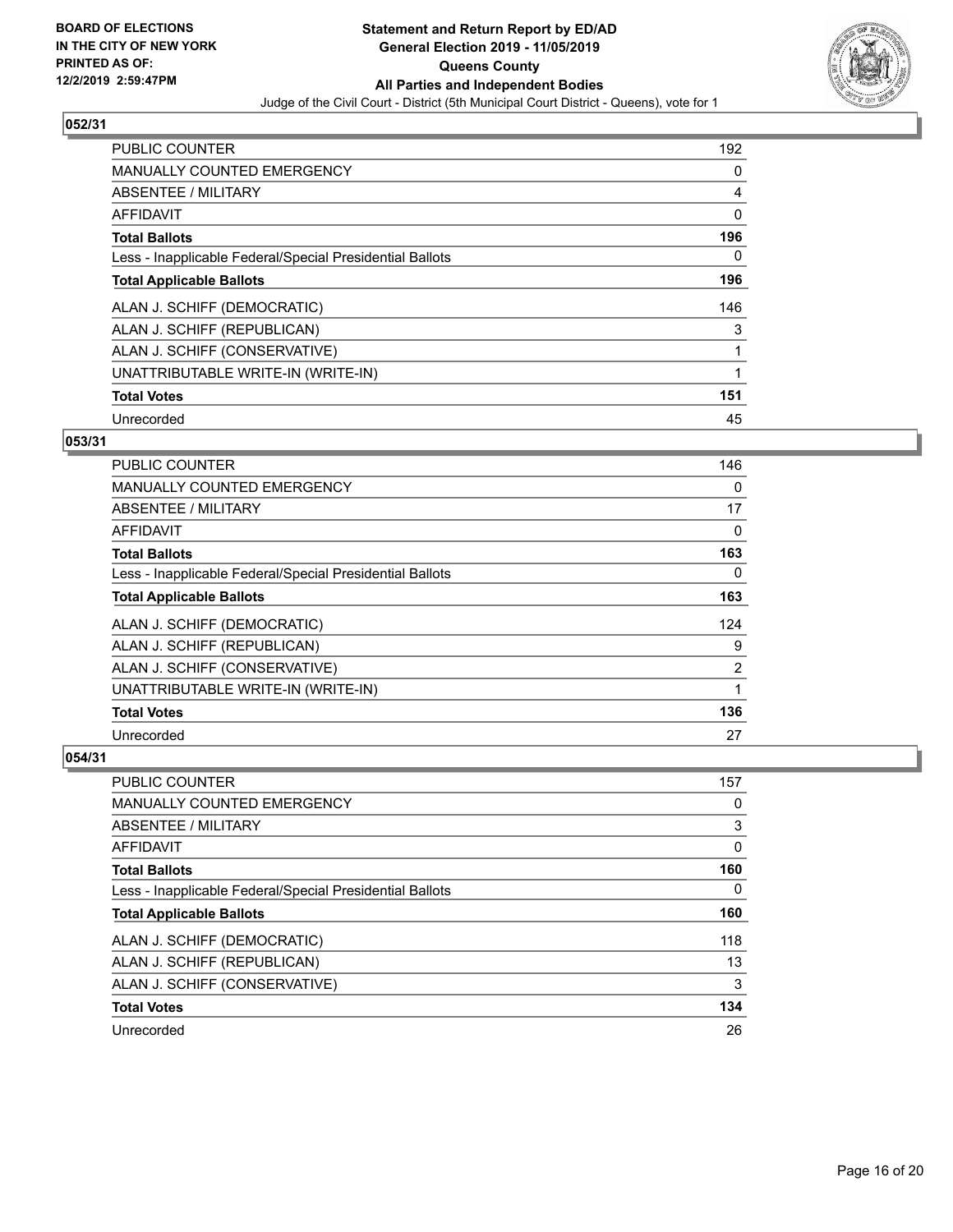

| PUBLIC COUNTER                                           | 233      |
|----------------------------------------------------------|----------|
| <b>MANUALLY COUNTED EMERGENCY</b>                        | $\Omega$ |
| ABSENTEE / MILITARY                                      |          |
| AFFIDAVIT                                                |          |
| <b>Total Ballots</b>                                     | 235      |
| Less - Inapplicable Federal/Special Presidential Ballots | 0        |
| <b>Total Applicable Ballots</b>                          | 235      |
| ALAN J. SCHIFF (DEMOCRATIC)                              | 176      |
| ALAN J. SCHIFF (REPUBLICAN)                              | 4        |
| ALAN J. SCHIFF (CONSERVATIVE)                            | 2        |
| <b>Total Votes</b>                                       | 182      |
| Unrecorded                                               | 53       |

#### **056/31**

| <b>PUBLIC COUNTER</b>                                    | 114            |
|----------------------------------------------------------|----------------|
| MANUALLY COUNTED EMERGENCY                               | 0              |
| ABSENTEE / MILITARY                                      | $\overline{2}$ |
| <b>AFFIDAVIT</b>                                         | $\Omega$       |
| <b>Total Ballots</b>                                     | 116            |
| Less - Inapplicable Federal/Special Presidential Ballots | $\Omega$       |
| <b>Total Applicable Ballots</b>                          | 116            |
| ALAN J. SCHIFF (DEMOCRATIC)                              | 83             |
| ALAN J. SCHIFF (REPUBLICAN)                              | 7              |
| ALAN J. SCHIFF (CONSERVATIVE)                            | 4              |
| <b>Total Votes</b>                                       | 94             |
| Unrecorded                                               | 22             |

| <b>PUBLIC COUNTER</b>                                    | 157 |
|----------------------------------------------------------|-----|
| <b>MANUALLY COUNTED EMERGENCY</b>                        | 0   |
| ABSENTEE / MILITARY                                      | 31  |
| <b>AFFIDAVIT</b>                                         |     |
| <b>Total Ballots</b>                                     | 189 |
| Less - Inapplicable Federal/Special Presidential Ballots | 0   |
| <b>Total Applicable Ballots</b>                          | 189 |
| ALAN J. SCHIFF (DEMOCRATIC)                              | 135 |
| ALAN J. SCHIFF (REPUBLICAN)                              | 9   |
| ALAN J. SCHIFF (CONSERVATIVE)                            | 3   |
| UNATTRIBUTABLE WRITE-IN (WRITE-IN)                       |     |
| <b>Total Votes</b>                                       | 148 |
| Unrecorded                                               | 41  |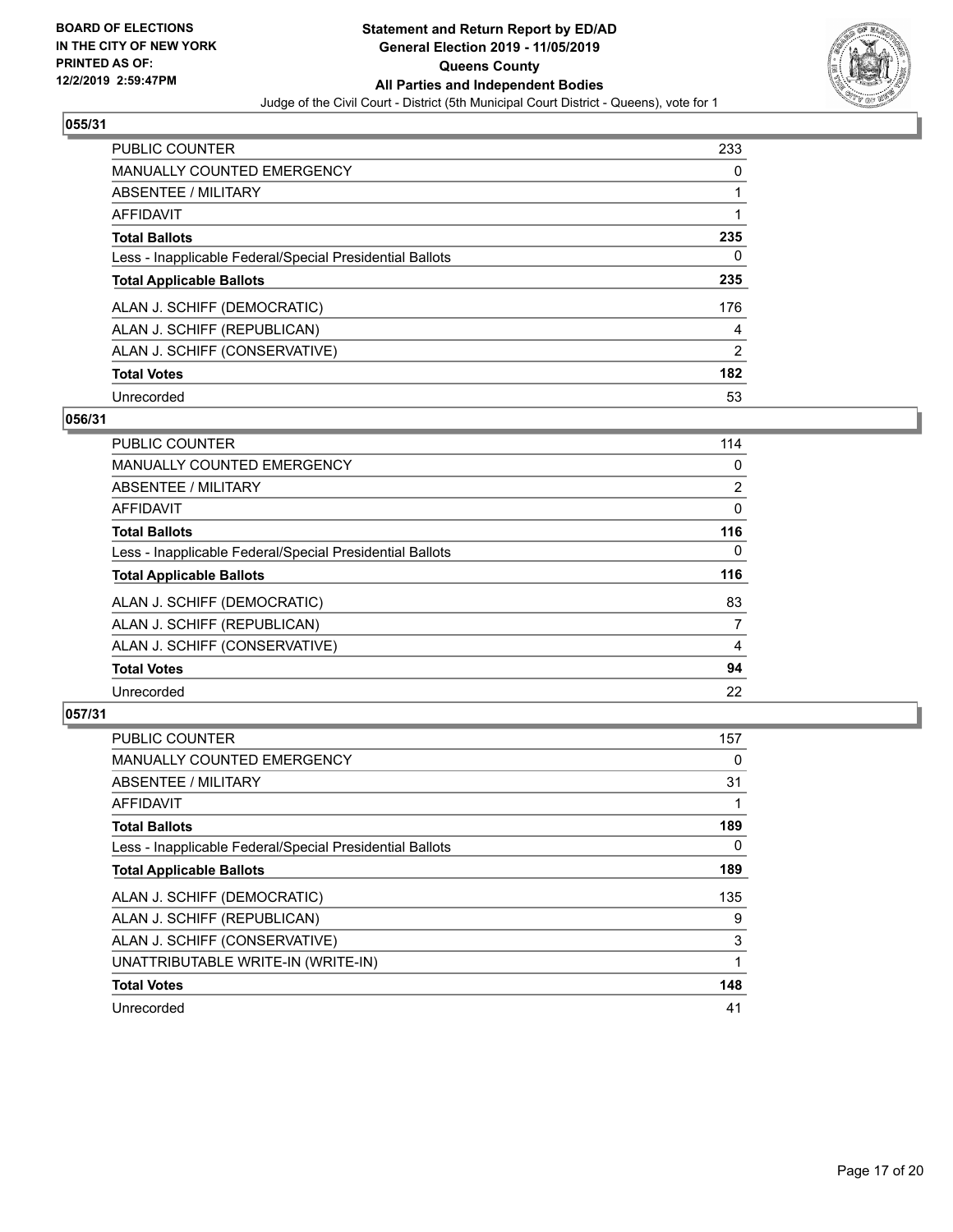

| PUBLIC COUNTER                                           | 245 |
|----------------------------------------------------------|-----|
| <b>MANUALLY COUNTED EMERGENCY</b>                        | 0   |
| ABSENTEE / MILITARY                                      | 1   |
| <b>AFFIDAVIT</b>                                         | 0   |
| <b>Total Ballots</b>                                     | 246 |
| Less - Inapplicable Federal/Special Presidential Ballots | 0   |
| <b>Total Applicable Ballots</b>                          | 246 |
| ALAN J. SCHIFF (DEMOCRATIC)                              | 190 |
| ALAN J. SCHIFF (REPUBLICAN)                              | 5   |
| ALAN J. SCHIFF (CONSERVATIVE)                            | 4   |
| DRAYSTON TRAMMELL (WRITE-IN)                             | 1   |
| <b>Total Votes</b>                                       | 200 |
| Unrecorded                                               | 46  |

#### **059/31**

| PUBLIC COUNTER                                           | 113            |
|----------------------------------------------------------|----------------|
| <b>MANUALLY COUNTED EMERGENCY</b>                        | 0              |
| ABSENTEE / MILITARY                                      | $\overline{2}$ |
| AFFIDAVIT                                                | 2              |
| <b>Total Ballots</b>                                     | 117            |
| Less - Inapplicable Federal/Special Presidential Ballots | 0              |
| <b>Total Applicable Ballots</b>                          | 117            |
| ALAN J. SCHIFF (DEMOCRATIC)                              | 98             |
| ALAN J. SCHIFF (REPUBLICAN)                              | 2              |
| ALAN J. SCHIFF (CONSERVATIVE)                            |                |
| <b>Total Votes</b>                                       | 101            |
| Unrecorded                                               | 16             |

# **060/31 COMBINED into: 058/31**

# **061/31 COMBINED into: 038/23**

**062/31 COMBINED into: 063/31**

#### **063/31**

| <b>PUBLIC COUNTER</b>                                    | 246 |
|----------------------------------------------------------|-----|
| MANUALLY COUNTED EMERGENCY                               | 0   |
| ABSENTEE / MILITARY                                      | 2   |
| AFFIDAVIT                                                |     |
| <b>Total Ballots</b>                                     | 249 |
| Less - Inapplicable Federal/Special Presidential Ballots | 0   |
| <b>Total Applicable Ballots</b>                          | 249 |
| ALAN J. SCHIFF (DEMOCRATIC)                              | 200 |
| ALAN J. SCHIFF (REPUBLICAN)                              | 5   |
| ALAN J. SCHIFF (CONSERVATIVE)                            | 3   |
| <b>Total Votes</b>                                       | 208 |
| Unrecorded                                               | 41  |
| 064/31 COMBINED into: 045/31                             |     |

#### **071/31 COMBINED into: 037/23**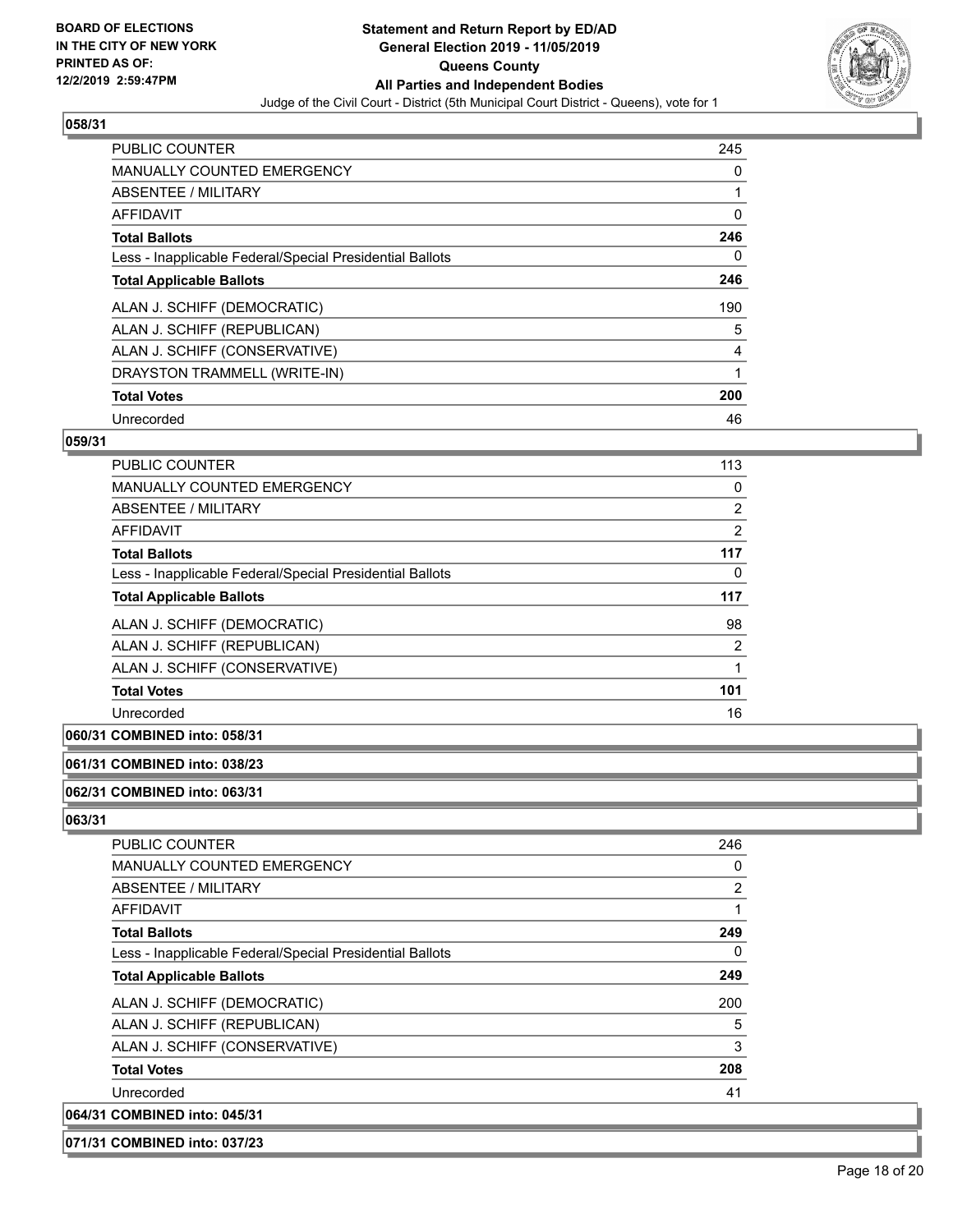

#### **072/31 COMBINED into: 045/31**

#### **073/31 COMBINED into: 055/31**

**079/31** 

| <b>PUBLIC COUNTER</b>                                    | 130      |
|----------------------------------------------------------|----------|
| <b>MANUALLY COUNTED EMERGENCY</b>                        | 0        |
| ABSENTEE / MILITARY                                      | 22       |
| <b>AFFIDAVIT</b>                                         | 0        |
| <b>Total Ballots</b>                                     | 152      |
| Less - Inapplicable Federal/Special Presidential Ballots | $\Omega$ |
| <b>Total Applicable Ballots</b>                          | 152      |
| ALAN J. SCHIFF (DEMOCRATIC)                              | 106      |
| ALAN J. SCHIFF (REPUBLICAN)                              | 10       |
| ALAN J. SCHIFF (CONSERVATIVE)                            | 4        |
| UNATTRIBUTABLE WRITE-IN (WRITE-IN)                       | 1        |
| <b>Total Votes</b>                                       | 121      |
| Unrecorded                                               | 31       |
|                                                          |          |

#### **085/31 COMBINED into: 058/31**

| <b>PUBLIC COUNTER</b>                                    | 177 |
|----------------------------------------------------------|-----|
| <b>MANUALLY COUNTED EMERGENCY</b>                        | 0   |
| ABSENTEE / MILITARY                                      | 23  |
| AFFIDAVIT                                                | 1   |
| <b>Total Ballots</b>                                     | 201 |
| Less - Inapplicable Federal/Special Presidential Ballots | 0   |
| <b>Total Applicable Ballots</b>                          | 201 |
| ALAN J. SCHIFF (DEMOCRATIC)                              | 144 |
| ALAN J. SCHIFF (REPUBLICAN)                              | 19  |
| ALAN J. SCHIFF (CONSERVATIVE)                            | 1   |
| JACQUELINE RICHARDSON (WRITE-IN)                         | 1   |
| WYATT GIBBONS (WRITE-IN)                                 | 1   |
| <b>Total Votes</b>                                       | 166 |
|                                                          |     |